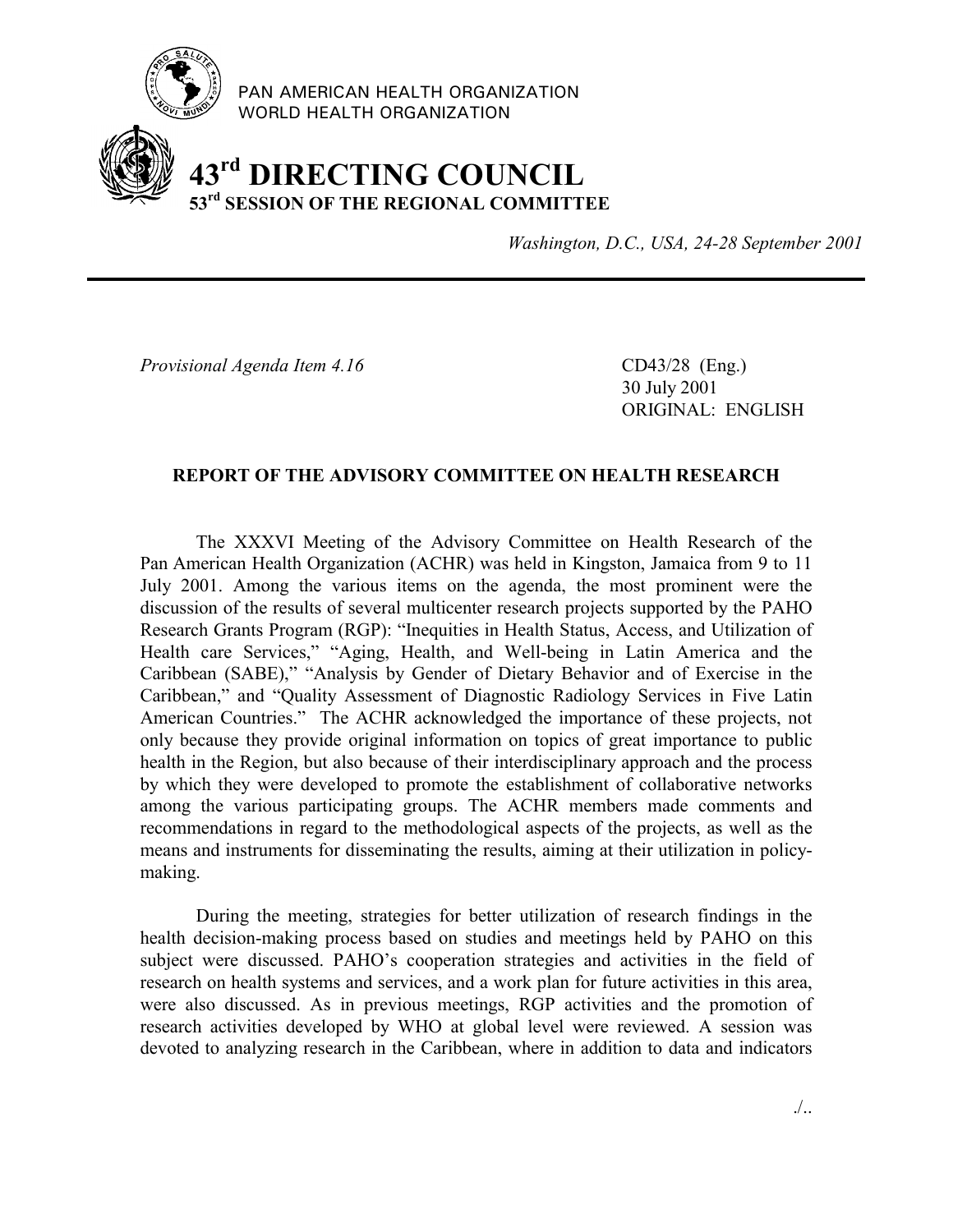CD43/28 (Eng.) Page 2

about infrastructure and scientific output, various projects on topics of importance for the sub-region were presented. This session was an excellent opportunity for exchange among the ACHR members, the investigators, and decision-makers of the Caribbean. The ACHR members prepared a preliminary proposal for a scientific event to commemorate PAHO's centennial that should coincide with the ACHR meeting in 2002.

The Directing Council is requested to note the report. The complete report of the Meeting is provided as an annex. The Directing Council is requested to note the report.

Annex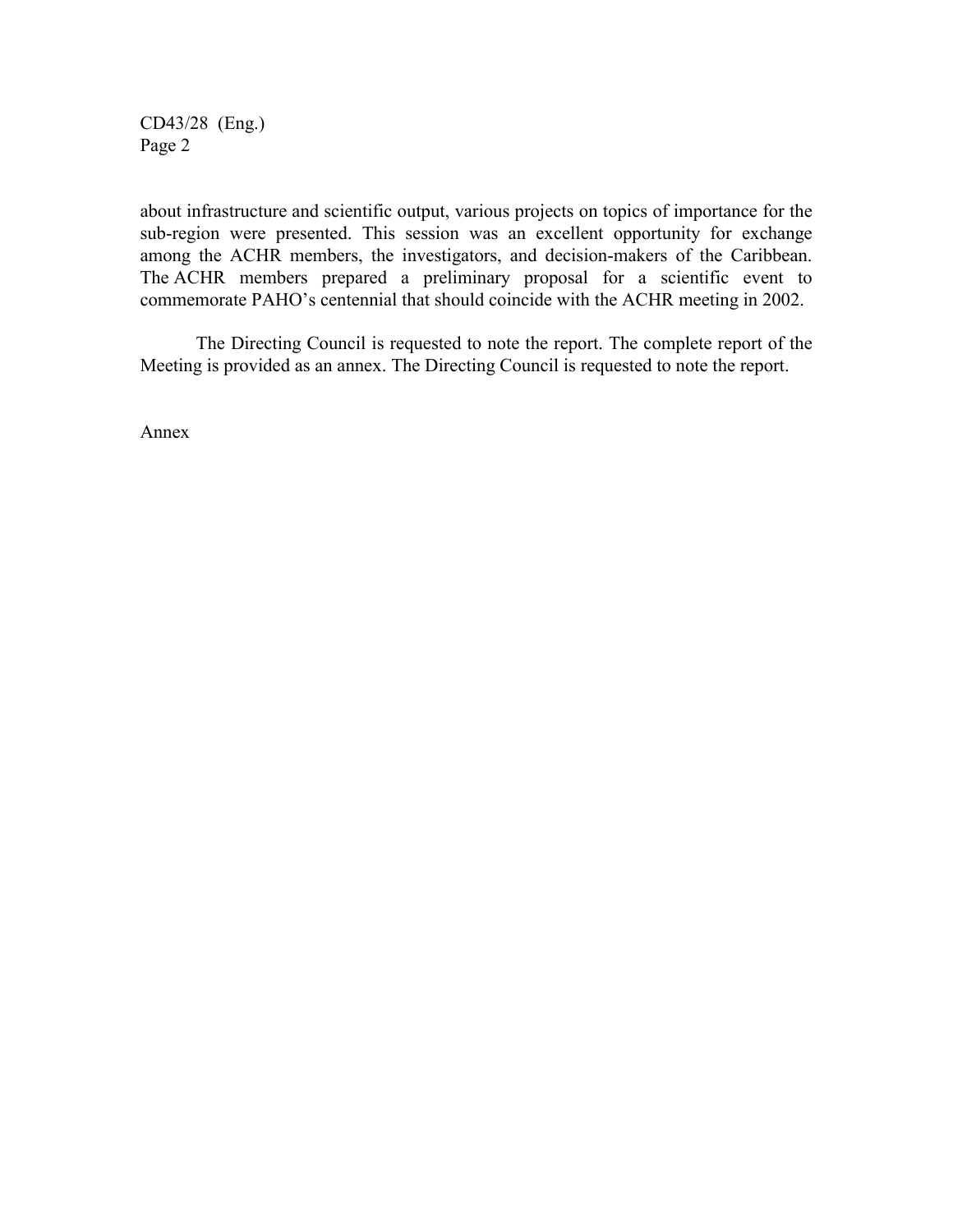## **PAN AMERICAN HEALTH ORGANIZATION** *Pan American Sanitary Bureau, Regional Office of the* **WORLD HEALTH ORGANIZATION**

**ACHR 36/2001.13-Revised Original: English**



## **XXXVI MEETING OF THE ADVISORY COMMITTEE ON HEALTH RESEARCH**

Kingston, Jamaica - 9-11 of July 2001

# **REPORT TO THE DIRECTOR**

# Health Research Coordination **Division of Health and Human Development** Washington, D.C., July 2001

All rights reserved by the Pan American Health Organization. The contents of this document may be reviewed, abstracted, reproduced, and translated in whole or in part without prior authorization provided that full credit is given to the source and that the text is not used for commercial purposes. The author alone is responsible for the views expressed, which do not necessarily reflect the opinion or policy of the Pan American Health Organization or its Member Governments.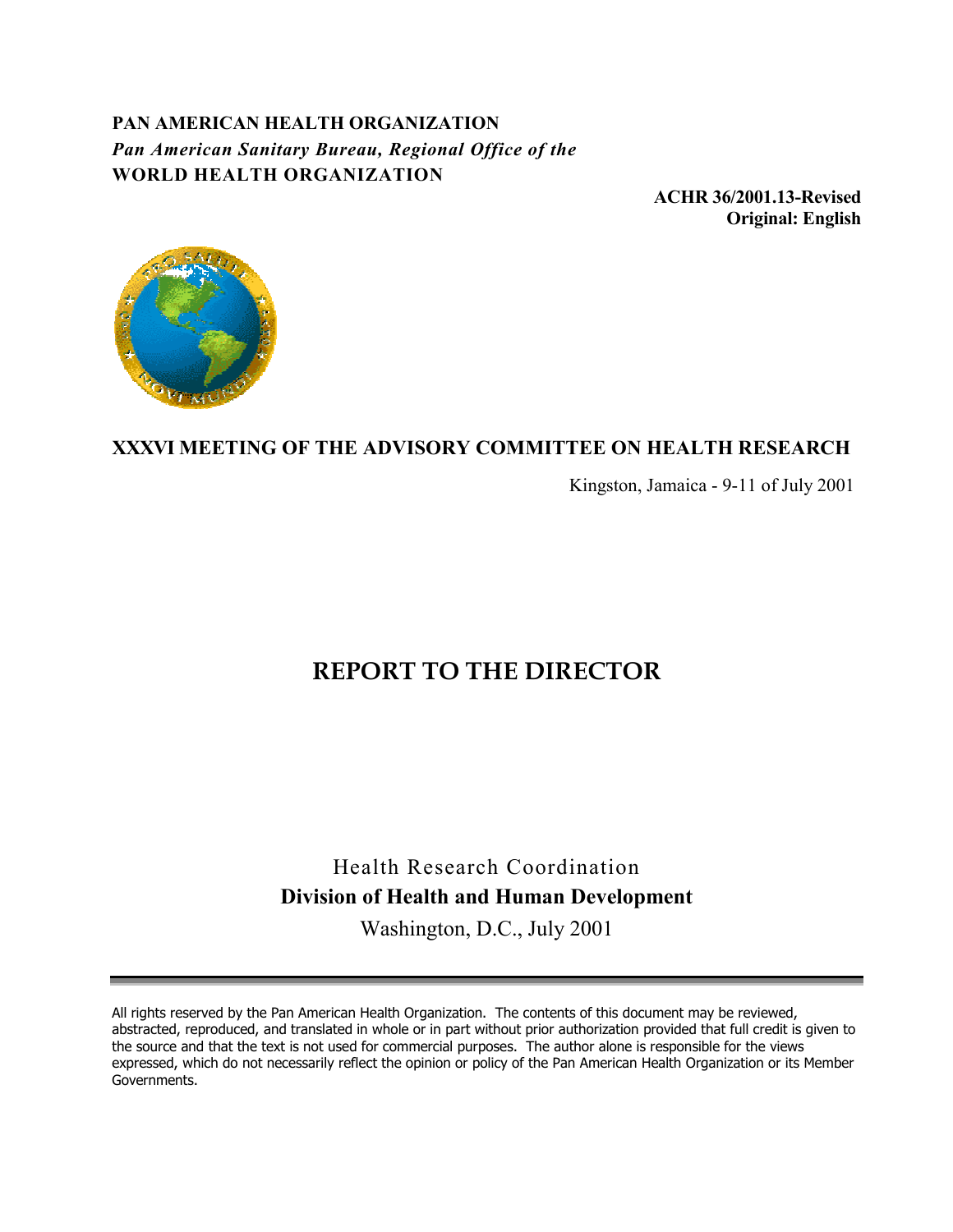# **TABLE OF CONTENTS**

| I. |                                                                                                 |  |
|----|-------------------------------------------------------------------------------------------------|--|
|    | $\overline{11}$                                                                                 |  |
|    | 1.1.1                                                                                           |  |
|    |                                                                                                 |  |
|    |                                                                                                 |  |
|    | I.2 CONFERENCE: ADVANCES IN THE STUDY OF HEALTH DETERMINANTS AND IMPLICATIONS FOR HEALTH        |  |
|    |                                                                                                 |  |
|    |                                                                                                 |  |
|    |                                                                                                 |  |
|    |                                                                                                 |  |
|    |                                                                                                 |  |
|    |                                                                                                 |  |
|    | I.8 MULTICENTER PROJECT: "GENDER ANALYSIS OF DIETARY BEHAVIOR AND OF EXERCISE IN THE            |  |
|    |                                                                                                 |  |
|    | I.9 STRATEGIES FOR THE UTILIZATION OF THE SCIENTIFIC INFORMATION IN THE DECISION-MAKING FOR THE |  |
|    |                                                                                                 |  |
|    |                                                                                                 |  |
|    |                                                                                                 |  |
| П. |                                                                                                 |  |
|    | II.1 CONFERENCE: ADVANCES IN THE STUDY OF HEALTH DETERMINANTS AND IMPLICATIONS FOR HEALTH       |  |
|    |                                                                                                 |  |
|    |                                                                                                 |  |
|    | II.3 - MULTICENTER PROJECT: "MACRODETERMINANTS OF INEQUITIES IN HEALTH"  17                     |  |
|    |                                                                                                 |  |
|    |                                                                                                 |  |
|    | II.6 MULTICENTER PROJECT: "ANALYSIS BY GENDER OF DIETARY BEHAVIOR AND OF EXERCISE IN THE        |  |
|    |                                                                                                 |  |
|    | II.7 STRATEGIES FOR THE UTILIZATION OF SCIENTIFIC INFORMATION IN DECISION-MAKING FOR EQUITY ON  |  |
|    |                                                                                                 |  |
|    |                                                                                                 |  |
|    |                                                                                                 |  |
|    |                                                                                                 |  |
|    |                                                                                                 |  |
|    |                                                                                                 |  |
|    |                                                                                                 |  |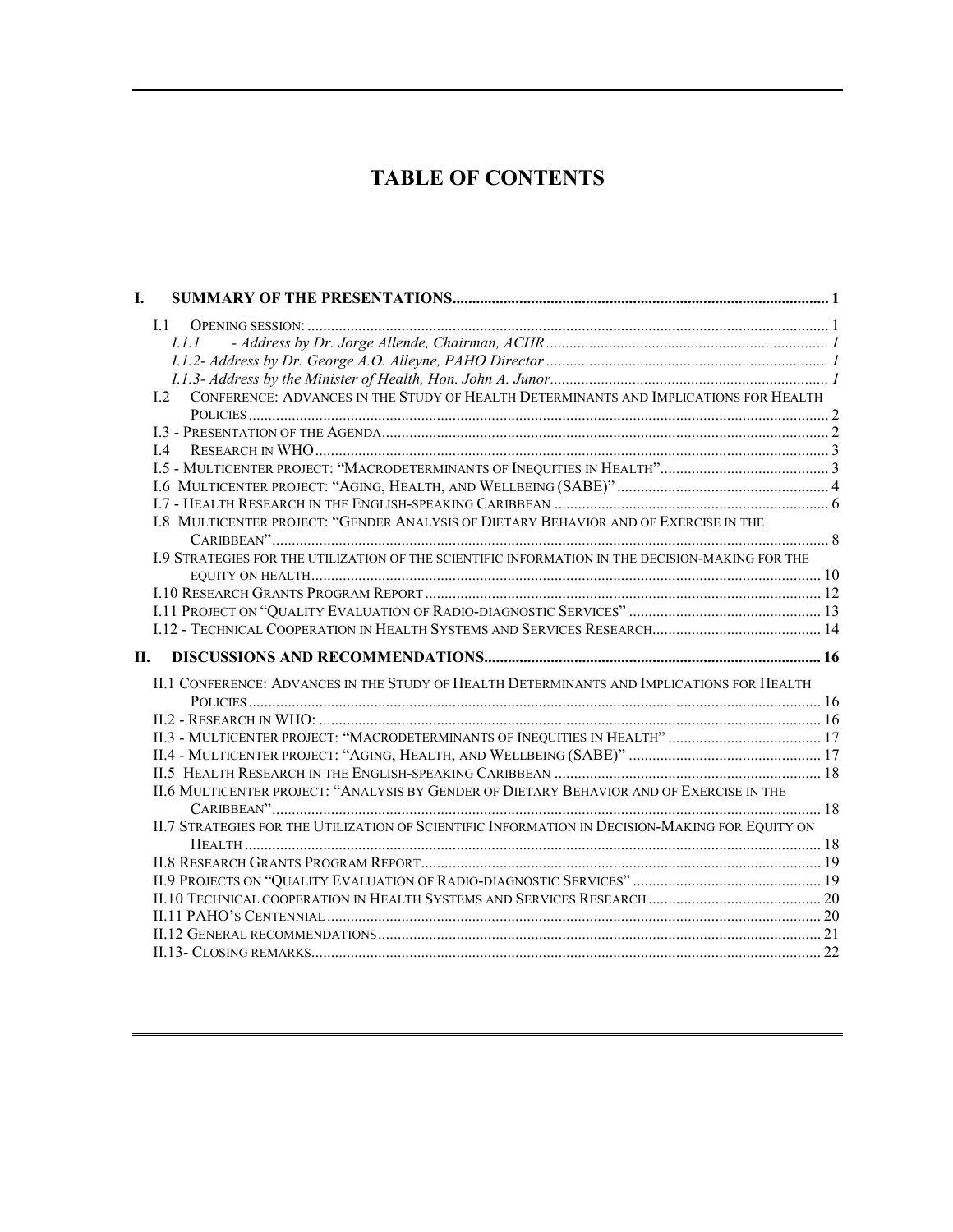# **Report of the XXXVI Meeting of the PAHO Advisory Committee on Health Research (ACHR) 9-11 July 2001, Jamaica**

## **I. SUMMARY OF THE PRESENTATIONS**

#### **I.1 Opening session:**

#### *I.1.1 - Address by Dr. Jorge Allende, Chairman, ACHR*

Dr. Allende expressed his gratitude for the invitation to have the meeting of the ACHR in Jamaica. It is a good opportunity for the Committee to get better acquainted with the efforts made by the country to promote health research and improve the health status of the people. He recalled the ACHR objectives, pointing out the ACHR importance as a forum for exchanging ideas about the advances in research and the challenges that lie ahead. He also remarked that there was a lot to celebrate for during the impending PAHO centennial and the best commemoration would be to advise the Director on ways to make the benefits of science accessible to all, particularly the poor.

#### *I.1.2- Address by Dr. George A.O. Alleyne, PAHO Director*

Dr. Alleyne also expressed his gratitude to the people and the government of Jamaica for the invitation. He pointed out the importance of having ACHR meetings every year, as well as the importance to have these meetings held in the countries to promote interaction between the ACHR and the local scientists and authorities. He emphasized the importance of the ACHR multidisciplinary approach to health problems. Research is a key component of PAHO's technical cooperation oriented to promote equity and pan-Americanism. He emphasized the importance of collaboration among researchers in the Region and the efforts made by PAHO to promote this type of collaboration, as well as to strengthen the research capabilities and to identify and promote research in strategic issues such as the relationship between health and economic growth.

#### *I.1.3- Address by the Minister of Health, Hon. John A. Junor*

After his welcome greeting, the Hon. Junor emphasized the importance of research in overcoming health issues such HIV, chronic diseases, organization of health systems, and others faced by the Caribbean countries. Research in all those areas is important to guide policies toward a better utilization of the scarce resources. Research is important to support new models for providing health care and to promote behavioral changes. He called attention to the significance of HIV/AIDS prevalence in Jamaica, the second highest in the Caribbean, with serious impact on mortality rates. He said that we all know what to do, but the challenge is how to do it, and that is why research is so important in this area. Research is also very important to improve the quality and efficiency of health services. He emphasized the importance of forging links between the universities and the Ministry of Health and cited some research projects promoted by the Ministry, particularly in the area of behavioral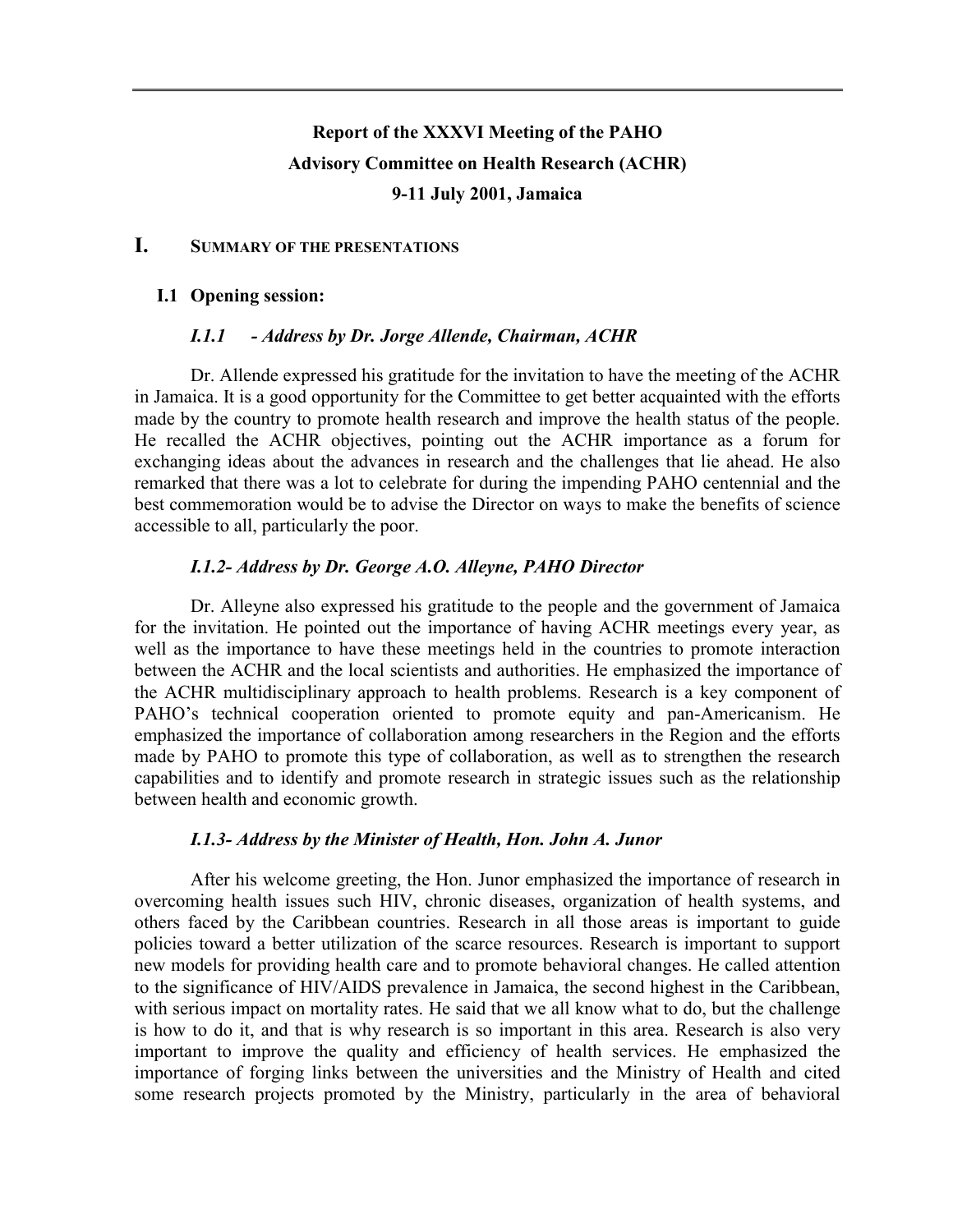changes and human resources. Finally he commended PAHO for its role in promoting health research throughout the countries of the Americas.

### **I.2 Conference: Advances in the Study of Health Determinants and Implications for Health Policies**

Dr. Ichiro Kawachi, from the Center for Health and Society, Harvard University, gave this conference. Dr. Kawachi presented the results of several studies showing that economic growth and health expenditures are not the only variables responsible for the health and well being of the populations. He said health achievements are also strongly related to inequalities in the distribution of wealth. This explains why countries such as Costa Rica and Cuba have higher life expectancy in spite of the fact that they are not among the most developed countries. He compared the situation of several countries in relation to health outcomes, saying that the Gini coefficient can explain 25% of the variances in health outcomes among countries, and together with the total GDP, it can explain around 37%.

He called attention to the importance of new methodological approaches such as multi-level analysis, to identify the combined effect of individual and ecological variables, particularly the effect of poverty and socio-economic inequalities in health outcomes. Dr. Kawachi presented research results showing that social cohesion and trust among individuals can be identified as important mechanisms through which inequality affects health outcomes. Inequality tends to diminish social cohesion and to deteriorate social capital. Several studies show that living in states and countries with high inequalities and low social capital limits the access to public goods such as education. Social capital influences political participation and public policies aimed to promote equity. Historic examples, such as in the UK, show that governments willing to redistribute income and to promote health have very powerful policies and instruments available. He concluded by saying that equity, by itself, really matters when it comes to health.

#### **I.3 - Presentation of the Agenda**

Dr. Alberto Pellegrini Filho, Secretary of the ACHR and head of the PAHO Research Coordination, HDP/HDR, presented the agenda of the meeting. He began by pointing out his satisfaction for being able to submit for discussion to the ACHR the results of several multicenter projects supported by the Research Grants Program (RGP), which contribute with original knowledge of subjects highly important to the public health of the Region. These projects are important not only because of their results, but also for the process through which they have been developed, permitting the establishment of collaborating networks among the various participating groups. It is expected that the ACHR will have the opportunity to discuss both the findings of the projects and the process of their development, as well as the implications of these findings for the establishment of policies.

The agenda also included a discussion of strategies for a better utilization of the research findings in the decision-making process in health, as well as a presentation of the cooperation activities in the field of research in health systems and services. At this meeting, as is customary, a report would be submitted on the activities of PAHO's Research Grants Program, as well as of the promotion of research activities at the global level. As on previous occasions, when the ACHR meeting is held off PAHO headquarters, a session will be devoted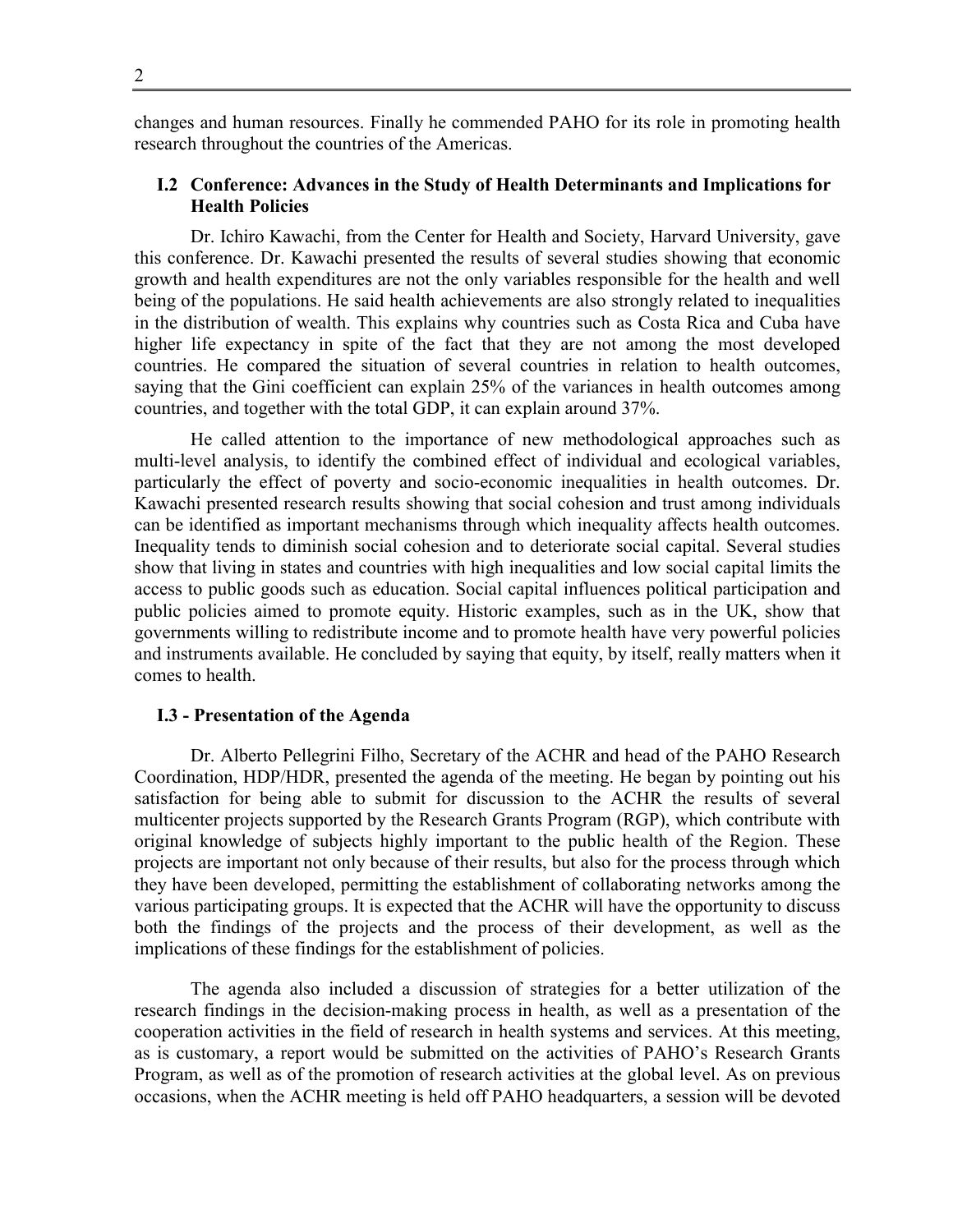to analyze the research situation in the Caribbean. During this session, ACHR members convey to the researchers and decision-makers of the subregion their observations and recommendations in this regard. The final session is devoted to review the report of the meeting and compliance with the recommendations from the previous meeting. During this last session, the programming of activities for a scientific event in 2002 commemorating PAHO's centennial would be also discussed. This event must coincide with the corresponding ACHR meeting for that year.

#### **I.4 Research in WHO**

This topic was presented by Dr. Tikki Pang, Coordinator of the WHO Program for Research Promotion and Cooperation (RPC), who presented recent and future WHO activities in the field of research, particularly those developed by RPC. The principal functions of this department are: advocacy and promotion of research in developing countries and monitoring the scientific developments, identifying their implications in health, in addition to functioning as secretary of the Global ACHR and managing the Collaborating Centers and Experts Panels. Among RPC most recent main activities are the participation in the organization of the Bangkok meeting, the research awards competition financed by the Rockefeller Foundation and the promotion of networks using new information and communication technologies.

Dr. Pang analyzed the content and results of each one of these activities, and presented future plans. Among them, he pointed out the Global ACHR Report on Genomics and Health, the Meeting on Biotechnology in Cuba and the WHO 2004 Report, whose subject will be health research, containing an evaluation of performance of the national research systems. This report aims to make an evaluation of how effectively the health research systems contribute to the functioning of health systems and it should be a tool for health research selfassessment, advocacy and fund raising.

#### **I.5 - Multicenter project: "Macrodeterminants of Inequities in Health"**

Dr. Juan Antonio Casas, Division Director of Health and Human Development made an introduction explaining the reasons for this initiative, pointing out the significance of health inequities in the Region. Dr. Norberto Dachs, of the Public Policies and Health Program, of PAHO's Health and Human Development Division (HDP) presented the results of the project. Health inequities are an important problem in the Americas, resulting from major social inequalities in the Region, but research on the subject has not developed according to its importance. On the other hand, a large number of national household surveys have been conducted in the Region during the last decade, becoming reliable sources, but scarcely utilized in studying the relationships between the socioeconomic characteristics, health conditions, and the use and spending on health care services.

The multicenter project was aimed to overcome these deficiencies, analyzing data of such surveys, particularly the DHS (Demographic Health Survey) and LSMS (Living Standards Measurements Survey), combined with data of the national censuses in five countries of the Region: Bolivia, Brazil, Colombia, Nicaragua, and Peru.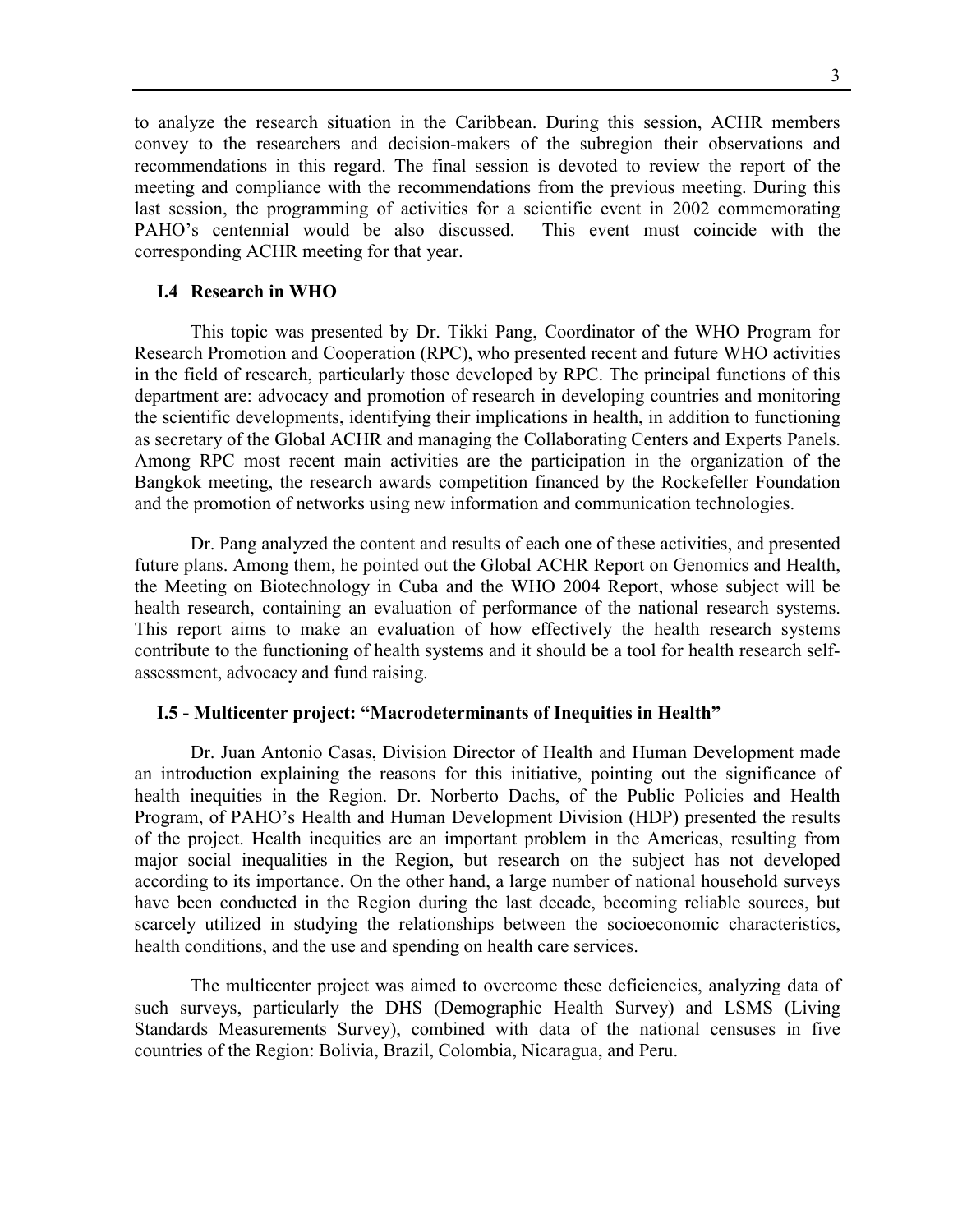Dr. Dachs explained the process of preparing the research protocol and selecting the participating research groups, as well as the coordination activities among them (meetings, visits and contacts by phone and e-mail), through which it was possible to constitute an effective collaborative network.

The distribution of the following variables was analyzed for each country, and also comparatively, in accordance with socioeconomic strata: home expenditures, existence of health problem in the last 4 weeks, interruption of activities due to the problem, search for care for the problem, utilization of public and private health services, insurance enrollment, birth of children in the last 12 months, prenatal care and delivery, stunting in children below 5 years of age and infant mortality.

A hierarchical model was adopted for the study of mortality below 5 years of age and stunting in children between 6 and 59 months, utilizing the following variables: socioeconomic and conditions at home, women reproductive conditions, use of services, child care and previous morbidity of the child. The model managed to capture interesting details. For example, in the case of stunting, the mother's education is an important variable. However, in the case of Bolivia, it is very important not to be illiterate, while in Colombia, which has higher education levels, the importance lies in having education higher than the primary level. Also in the case of stunting, the construction of a multi-level model utilizing census data made it possible to observe that a "poverty context" is detrimental to the growth of the child beyond the individual variables, having observed also significant interactions between individual and contextual level variables.

The model made it possible to explore changes in the distribution of mortality and stunting when the distribution of some determinants is modified. Simulations modifying the distribution of some variables were presented for the case of Brazil. Finally, Dr. Dachs presented the principal findings in each country indicating possible policy recommendations derived from these findings.

#### **I.6 Multicenter project: "Aging, Health, and Wellbeing (SABE)"**

This project was presented by Dr. Marta Pelaez, PAHO's Division of Health Promotion and Disease Prevention (HPP). The survey on Aging, Health, and Wellbeing (SABE) aimed to study health conditions of the elderly in urban areas of seven countries in Latin America and the Caribbean (Argentina, Barbados, Brazil, Cuba, Chile, Mexico and Uruguay). The surveys were cross-sectional, simultaneous, and comparable.

Among SABE principal objectives are:

- Describing health conditions of the elderly (over 60 years) using self-evaluations of chronic and acute diseases, as well as assessing disability and physical and mental deterioration, with special attention to individuals older than 80 years of age;
- Evaluation of access and use of health services;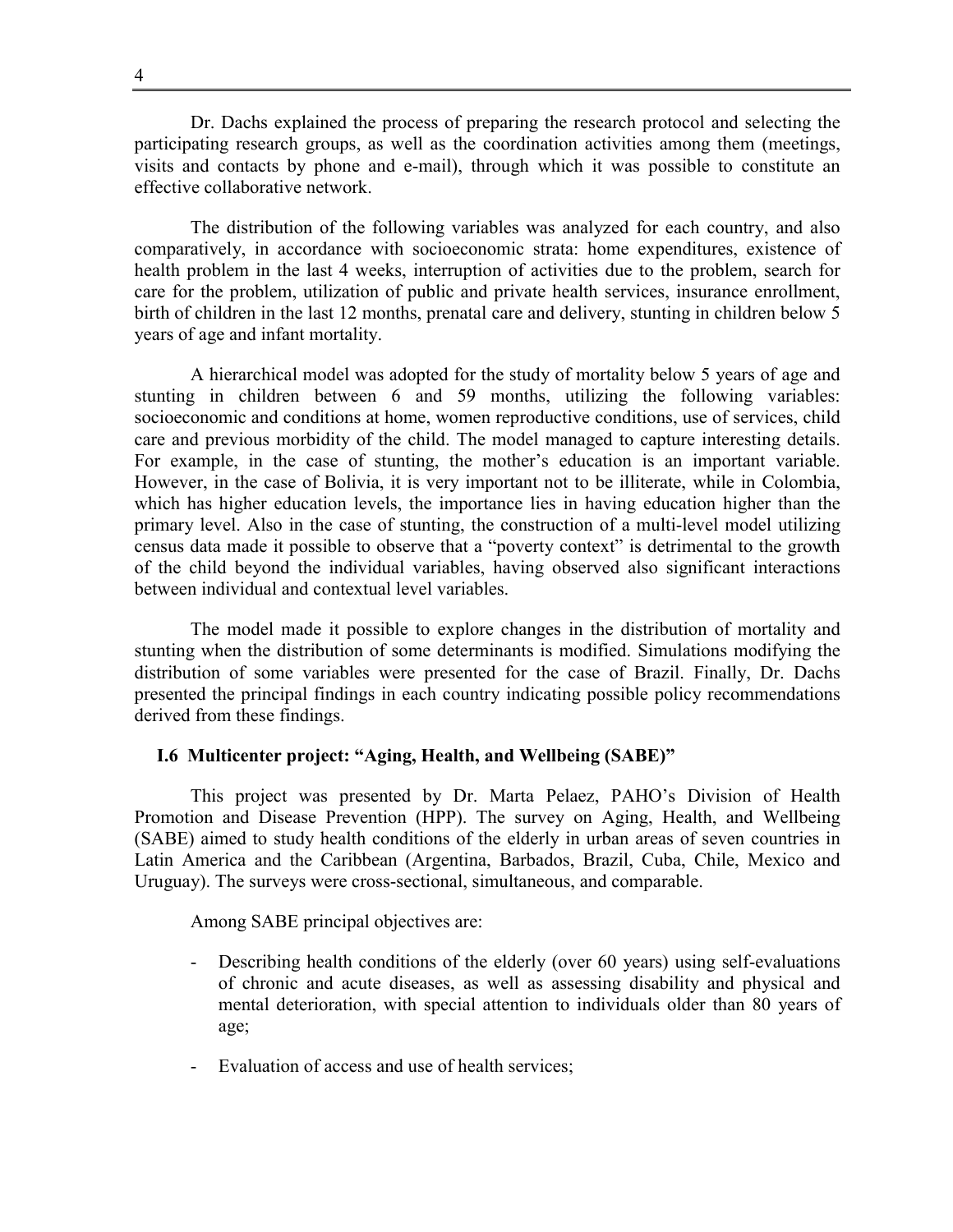- Comparative analyses with respect to family support and public assistance, and their relationship with health-related behavior and exposure to the risk conditions;
- Evaluation of inequality levels and patterns in health conditions and in access and use of health services.

*Characteristics of the Population Studied*: In all the cities, the 60 to 74 years old population surpasses 60% of the total interviewees, except in Brazil. The proportion of women is greater than that of men in all the countries studied, being above 56% in the six countries (minimum value observed for Mexico), while the highest percentage was registered in Chile, with approximately 66%. The women were found to be in disadvantage in levels of secondary and superior education in the 6 cities studied; instead, at primary level, women have percentages above the ones observed for men. Men over 60 years of age, in all the countries studied, have greater probabilities of being married than women have. This relation is inverted when widowhood of the interviewees is observed: women have greater probabilities to be widowed than men have in all the countries studied.

*Cognitive State*: Measurement of the cognitive deterioration is made difficult by the lack of appropriate instruments. For the SABE survey the "Minimental State Examination" (also known as MMSE), which has a bias against individuals with a low schooling level, was selected. Utilizing only the MMSE it was observed that the cognitive deterioration of the interviewees has a variation range from 0.4% in Montevideo to 7% in Mexico and Santiago. Comparing these results with the average prevalence of cognitive deterioration in the world, these figures are higher than the ones observed in Bridgetown and Montevideo and lower than the ones observed in Santiago, Sao Paulo and Mexico. Most of the studies on dementia show no difference in the prevalence of cognitive deterioration between sexes. However, in Mexico, Santiago, and Sao Paulo it was observed that women have a higher prevalence of cognitive deterioration than men, which can be explained by the marked difference existing between levels of education of men and women.

*Health Situation*: In all the countries, the proportion of men who report good health is higher that the proportion of women. It is necessary to find out whether these data indicate that women have worse health than men or if their perceptions are different. If these figures reflected real differentials in health status, one would expect higher mortality for women, which in fact does not occur. The disparities between countries are important. In Argentina, two thirds of the sample reports to be in good health while in Mexico this figure is less than one third. All other countries fall within this scale, with Chile and Brazil closer to Mexico and Uruguay and Barbados more similar to Argentina. It is important to observe that this selfevaluation is consistent with the life expectancy for the 60-year old. Comparing these results with surveys made in the United States, it is observed that, except in Argentina, the elderly in the countries of LAC region report to be in good health with much less frequency than white or African Americans in the US regardless of sex.

*Chronic Diseases*: The greatest percentage of people suffering from chronic diseases was observed in Buenos Aires and Santiago (35%), whereas the lowest was in Sao Paulo (30%), with limited variability according to gender. Hypertension appears as the chronic disease with highest prevalence, above 43% in all countries. The second most frequent disease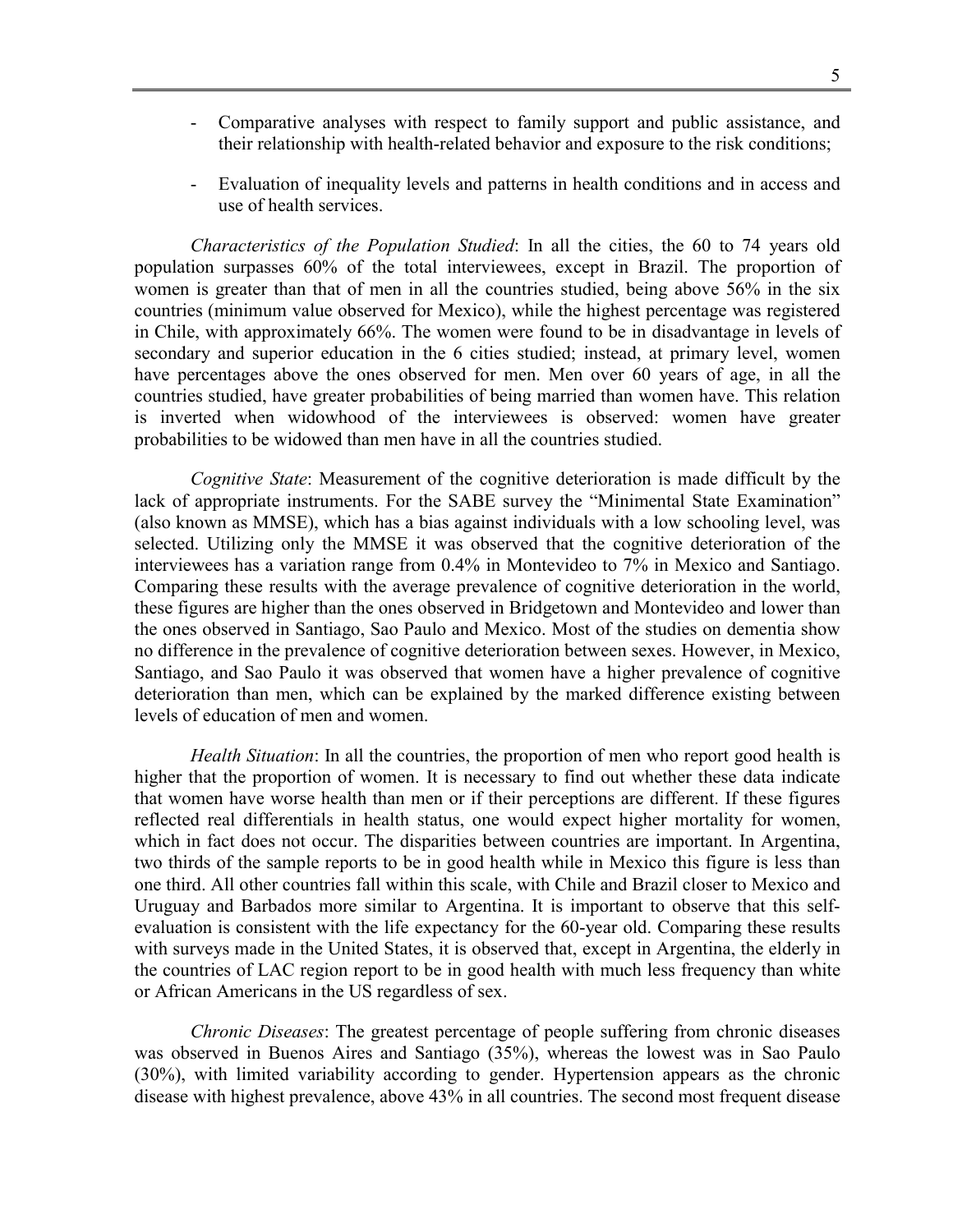is arthritis, varying from 23% in Mexico to 53% in Buenos Aires. Diseases associated to the heart had a low prevalence.

*Risk Factors and healthy behaviors*: With regard to smoking, women maintain in all countries relatively low percentages in comparison with men. The highest value is observed for men in Mexico City with 30% and the lowest in Bridgetown with only 12%. In contrast, the minimum is 2% (in Bridgetown) and the maximum is 10% (in Buenos Aires and Montevideo) for women. The proportion of obese individuals ranges between 35% in Montevideo and 20% in Sao Paulo. These figures are similar to those reported in the United States that has a percentage of 27%. The percentage of obese women from 60 years and above range between 28% in Sao Paulo and 44% in Montevideo, while the same percentage for men ranges between 9% in Brazil and 23% in Santiago.

*Functional state*: Functionality is defined by the capability of the individual to carry out basic activities of daily life (badl) and the instrumental activities of daily life (iadl). The first ones include bathing, getting dressed, using the toilet, walk and eat by him/herself. The iadl includes use of transportation, to be able to make purchases, use the telephone, to control drugs intake, and to carry out domestic tasks. In the United States, the percentage of people of 65+ that declare to have difficulty with 1 or 2 badls is 6%, while in SABE these values fit between 13% in Santiago and 7% in Bridgetown. For adults older than 75 years, 21% in Santiago and 14% in Bridgetown have difficulty with 1 or 2 badls. When the differences that exist between men and the women are observed, women have the greater percentage with disability in comparison with the men. Of the people who have difficulties with 1 or 2 badls, the percentage of men varies from 8 to 13%, while the percentage of women varies from 11 to 19%. The elderly in Santiago have the greatest proportion of physical disability, while the ones in Bridgetown have the lowest percentage of disability.

*Use and access to health services*: There was no significant difference in the type of coverage, public or private, or by sex. The elderly receive greater care in the public sector than in the private regardless of age, with the exception of Montevideo. Most of the respondents had had a medical consultation in the last 12 months. The ones from Santiago have the least proportion of consultations and Bridgetown the highest, 78% and 93%, respectively. In addition, women have the higher levels of utilization of services in these populations. Finally, the two most important reasons not to go to the services when needed were lack of transportation in Sao Paulo and the cost of care in Buenos Aires, Santiago, and Mexico.

#### **I.7 - Health Research in the English-speaking Caribbean**

This session was coordinated by Prof. Terrence Forrester who expressed his pleasure for this opportunity given to researchers from the Caribbean to interact with the members of the ACHR. He presented the following speakers:

*Dr. Peter Figueroa, Chief Medical Officer, MOH, Jamaica*: English-speaking Caribbean has a rich tradition in research, particularly that carried out by the UWI on virology, nutrition, epidemiology and other areas, as well as the early descriptions of diseases such as Jamaican neuropathy and vomiting sickness. He emphasized the importance of these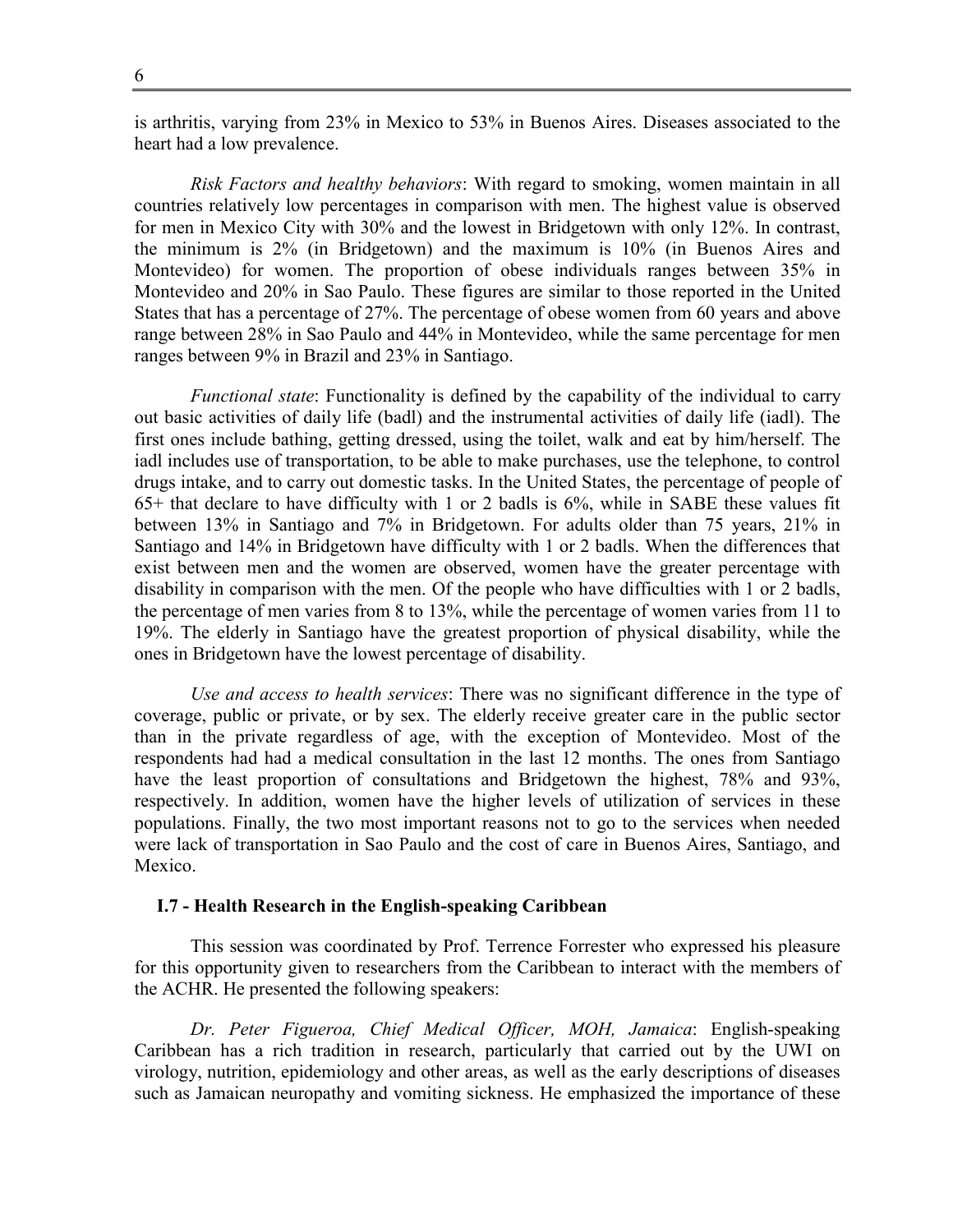7

studies for policy development, and the efforts of the Ministry of Health to promote research through its research unit. The number of publications by Caribbean scientists has increased in the last decades, although the productivity has declined. There is an increase in research in areas such as HIV and chronic diseases, and a deficiency in areas such as health policies and financing. He concluded his introductory remarks by saying that there is a tradition of having a good link with health priorities, but much more should be done to strengthen research capacity and funding, as well as to decentralize research activity throughout the sub-region.

*Prof. Susan Walker, Tropical Medicine Research Institute*: Presented a study about "psycho-social and health conditions in stunted and not-stunted children", focused on the effects of nutrition on stunting. 127 stunted and 32 non-stunted boys and girls were assigned to four groups to evaluate the impact of food supplementation, stimulation and the combination of interventions. The results in the experimental groups compared with the control group, after two years were very significant in several aspects, not only those related to growth, but also to cognitive development, obesity, response to stress and predisposition to disease. She also mentioned future studies to be developed with this cohort.

*Dr. Maureen Sams-Vaughan, Dept. of Child Health, University of the West Indies*: She started her presentation emphasizing the importance of early stimulation and environment for child development. The Dept. of Child Health of the UWI is developing several studies on this subject as well as surveillance and policy recommendations. The studies aim to identify positive and negative factors related to child development and are done in close association with the Ministry of Health. She described the projects in progress, most of them cohort studies about the relationships between socio-economic variables and child development and behavior.

*Dr. David Picou, Director of Research of the Caribbean Health Research Council (CHRC):* started with some background information about early individual efforts of researchers in the sub-region. Since the 1950s, scientific activity was institutionalized with the creation of several institutions such as the Faculty of Medicine, CCMRC, Tropical Medicine Research Institute, TRVL, CAREC, CFNI and others. Dr. Picou provided several examples of accomplishments of these institutions. Today's problems are the absence of research culture, mismatch between the size of the problems vis-à-vis the resources available and weak links between research and policy making. The CHRC is responsible for the support and coordination of health research in the Caribbean, providing small grants and training opportunities. CHRC is also a major forum for research in the Region and every year, for the past 43 years, results of research projects have been presented during its meetings. The priority areas established in 1997 are health systems development, human resources, family health, nutrition, communicable and non-communicable diseases, mental health and environmental health. Current research activities in the sub-region are individually driven and funded, mostly done in Universities and research institutions in the priority areas, less than 50% is published, very little requested by government. Among the sources of funds, self 50%, University 74%, government 7%, UN 11%, private sector 15%, CHRC 10%. Current agenda of the CHRC: the development of a health research information system; development of research culture, capacity building and resource mobilization. Priority areas: socio-economic determinants, behavior and lifestyle, inequities in health and quality of life. A Plan of Work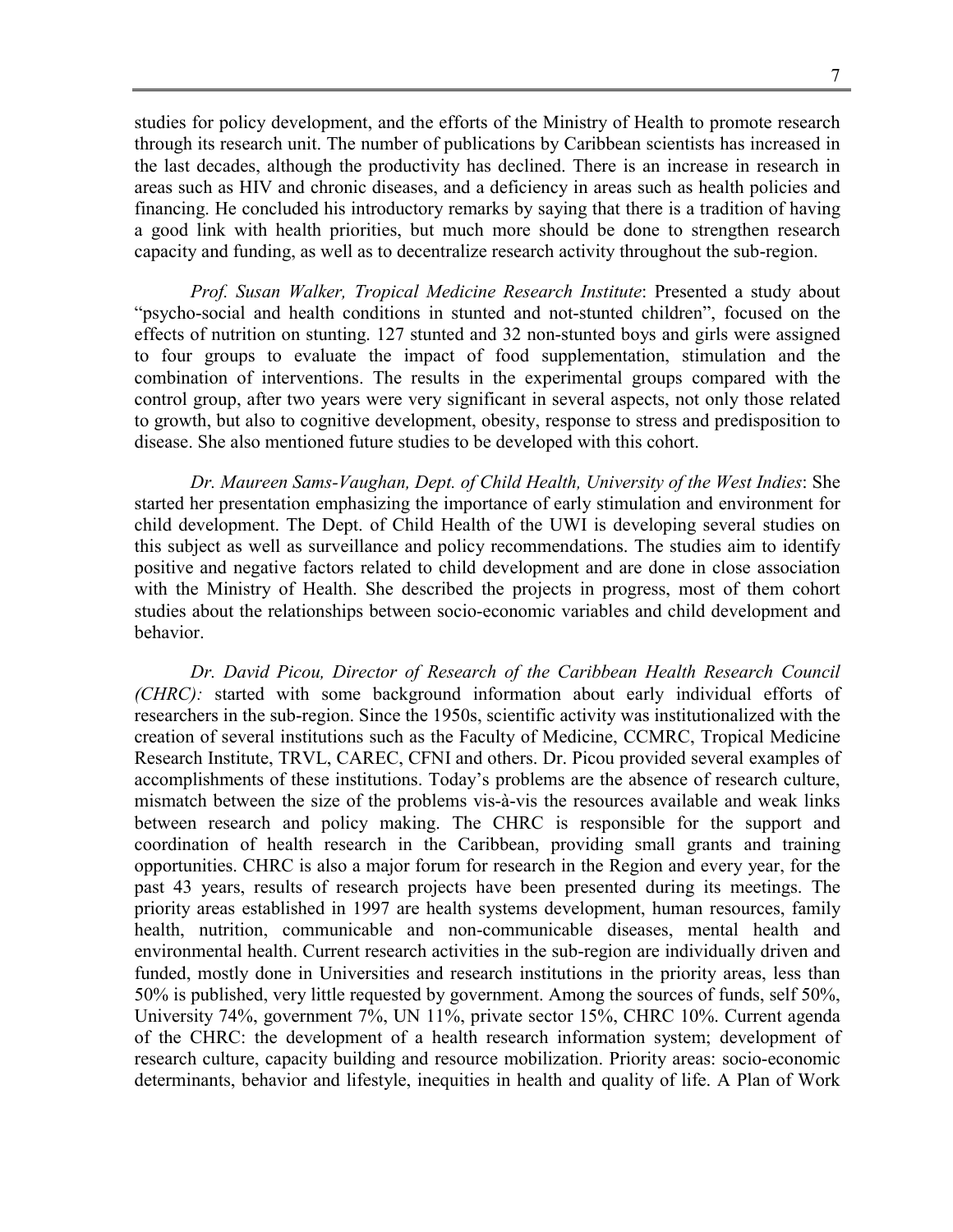has been developed to implement this agenda, including definition of key stakeholders and sources of funds.

*Dr. Elizabeth Ward:* She started her presentation calling the attention to the importance of injuries in the sub-region, particularly those derived from violence in terms of mortality and disability. She presented results of several studies made in Jamaica about prevalence, risk and protecting factors related to injury and violence, as well as the impact on health care costs. Jamaica is in the process of developing a low-cost surveillance information system to monitor injuries referred to hospitals, according to type, origin, characteristics of the victim and perpetrator, risk factors and locale of occurrence. Violence accounts for 47% of the injuries that receive medical care in hospitals, 60% are males and 20% of the cases are due to domestic violence.

*Dr. Peter Figueroa*: He presented the situation of HIV/AIDS in Jamaica, saying that both qualitative and quantitative research is used to guide policies in this issue. Jamaica has the second highest prevalence of HIV/AIDS in the Caribbean, around 1-2% in adults. The transmission is largely heterosexual (more than 60%) and there is a high prevalence of risky behavior. A program was established to change behavior, with important achievements in reducing STD in general, increasing usage of condoms, increasing awareness about the problem and protection of blood supply. Policies related to this issue should be based on human rights and on new approaches such as decriminalization of sex work and homosexuality and promotion of sex education. The combat of stigma should be a key component in any intervention. Policies should be targeted to vulnerable groups such as sex workers, prisoners and homosexuals.

## **I.8 Multicenter project: "Gender Analysis of Dietary Behavior and of Exercise in the Caribbean"**

The project was presented by Dr. Fitzroy Henry, Director of the Caribbean Food and Nutrition Institute/PAHO (CFNI). First of all he expressed the importance of this project due to its capacity to build links with policy makers; multidisciplinary approach; promotion of formation of ethical review bodies; focus on behavior; establishment of researchers networks, and support for PAHO's technical cooperation.

In recent years the Caribbean has observed an increase in chronic diseases such as *cancer*, *diabetes, heart diseases,* and *hypertension*, with a consequent increased burden to the health care systems. The rising *obesity* levels have been identified as the principal contributing factor, especially in women. Behavioral interventions, particularly diet change and physical activity are emphasized in programs designed for the prevention of cancer and cardiovascular diseases. However, the scarcity of research on psychosocial factors related to behavioral changes has been hindering adequate strategies for the full success of these programs.

One of the theoretical models proven to have application in dietary behavior and exercise is the *Trans-theoretic Model of the Behavioral Change* (TTM), which understands behavioral change as a process in stages, and not as an occurrence. The basic stages described are: *pre-contemplation* (unconscious or not-thinking-about-making-changes), *contemplation*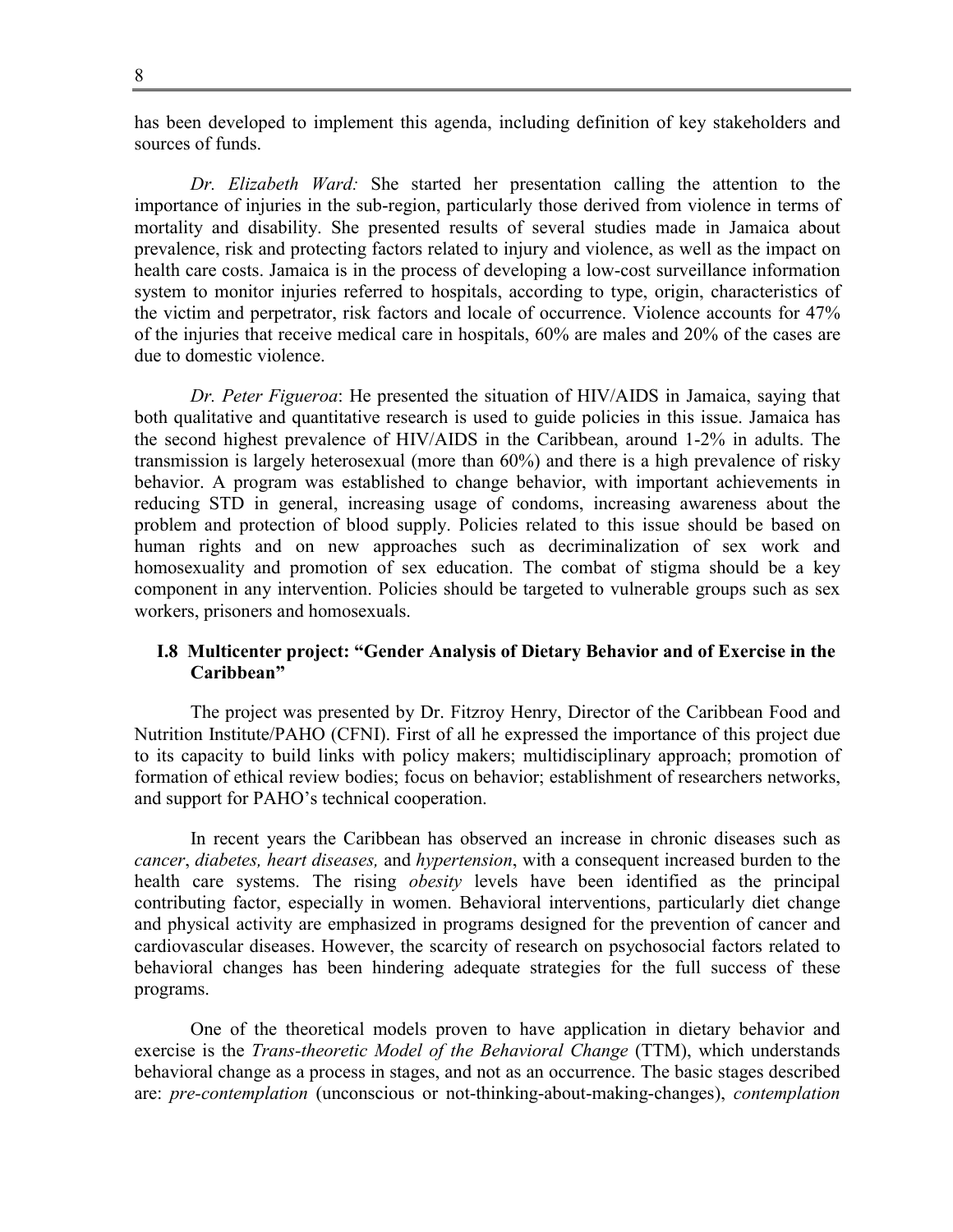(thinking seriously about changing, but without being committed to the action), *preparation* (intention of acting in the near future), *action* (behavior modification), and *maintenance* (preventing the relapse).

The multicenter project coordinated by CFNI and financed by PAHO Grants Program utilized the TTM. Its main hypothesis is: there is a significant difference between men and women in the Caribbean with regard to behavioral change and obese adults are more inclined to behavioral change with regard to diet and exercise than non-obese adults.

The objectives of the study were:

- Evaluate and compare various stages of behavioral change among male and female adults in order to increase consumption of fruits and vegetables and adopt a physical activity regularly;
- Examine the relationship between the stage of the change to fruit and vegetable consumption and adoption of physical exercise with the psychosocial factors between obese and non-obese adults.
- Examine the influence of the media on the perceptions and attitudes with regard to the habits of procurement and consumption of food and level of physical activity.

Dr. Henry presented the principal results of the qualitative study which included focus group discussions carried out in four countries: *Belize, Jamaica, St. Kitts and Nevis*, and *Trinidad and Tobago* (7 to 9 groups per country). The variables used to select the participants of the groups were: *age, sex, grade of obesity*, *residential location*, and *socioeconomic situation.*

The study demonstrated a good appraisal of the concept of lifestyles but the same was not observed in regard to change of the lifestyle. The complacency with the current lifestyles was justified in relation to the work, the family, and home responsibilities. Many of the people apparently had adopted certain complacency with their own situation that made it possible for them to administer effectively their lives. Apparently the people usually understood and could state very clearly what is good, but continued with what is bad, without being able to explain adequately the apparent contradiction.

Normality was described mainly as the state of convenience of the person with *who* or *what* is, and this often included the ones that were actually overweight. The perceptions of adaptation with the current lifestyles were related to the cultural norms and the ethnic group. "Have size" and "to be solid" were the states preferred in all the countries. The male perceptions were very important in order to determine the weight and the ideal form and many women indicated their efforts to reach them, although men rarely seemed to be concerned with their own size, fitness or food consumption. The adoption of processes of change had more probability of being fulfilled by adult women with overweight than by those that were considered normal and/or had never justified a need of change for themselves.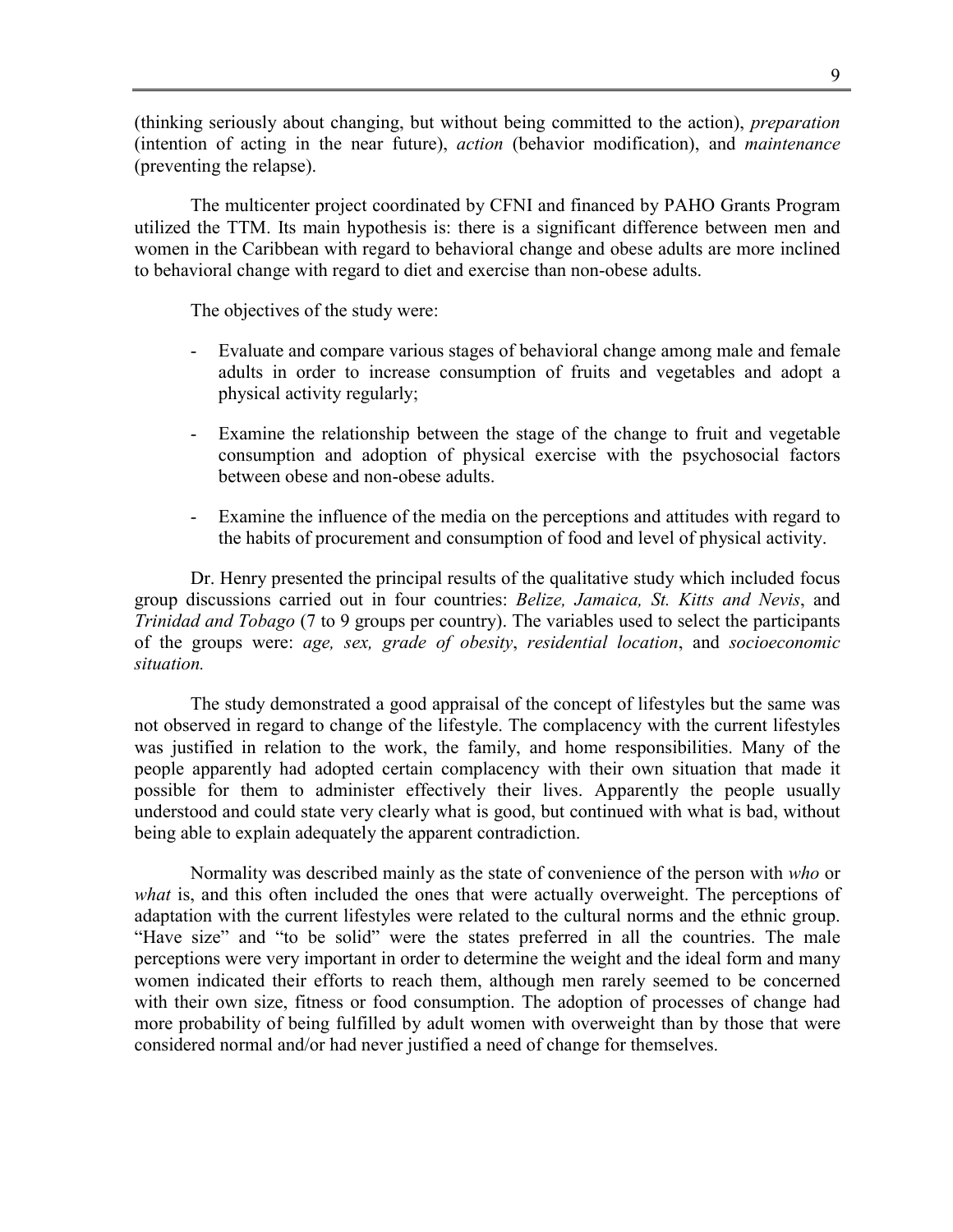The study reiterated that the general lifestyle and the food consumption patterns reflect cultural differences. The ethnic groups of the different countries were almost clearly identified by their perceptions, attitudes, and observed behavior.

Consumption of fruits and vegetables was restricted for many and varied reasons. While vegetables are better considered than fruit their access is difficult and they do not provide the culturally necessary "full belly." The adoption of any regular physical activity is considered a difficult task, often described as "work", although the participants of the FG needed very little or no external reiteration of the benefits that could be obtained. Many more people had attempted to participate in a regular program for exercise, in comparison with those who attempted to consume more fruits and/or vegetables, but often the result was a complete or partial failure in terms of continuing in the program.

The media, and especially cable television, turned out to be very important in the perceptions and attitudes, not only in that related to the procurement of food and consumption habits, but also with lifestyles patterns considered by many as the cause of overweight. In this regard, the Caribbean people seem to be in the process of adopting both what is good and what is bad of the North American culture. The youth in all countries have been more exposed and relatively more influenced by the media. Consequently it was found that this group's general attitude and its diet and exercise patterns are very influenced by the foreign media.

The qualitative component already allows the design of some health promotion strategies according to gender, phase within the TTM; obese vs. no-obese subjects, and countries. With regard to the quantitative component, the sample of each country was already defined, the data collection instrument was constructed based on the results of the qualitative study, and intensive training of the interviewers and the supervisors was conducted in each country. A person between 18-65 years old was selected in each household for the interview by the trained interviewer. The data collection is currently almost 50% complete. The data were entered into the SPSS software and the preliminary analysis is under way.

## **I.9 Strategies for the utilization of the scientific information in the decision-making for the equity on health**

This subject was presented by Dr. Ulysses Panisset, of the Research Coordination, Division of Health and Human Development of PAHO (HDR/HDP). He began by pointing out that in the same way as in other health subjects, the decision-making for developing policies aimed to promote equity in health requires the constant use of scientific results. However, there exist a series of obstacles for using the findings of health research in decisionmaking. These may be classified as obstacles related to the *context* (e.g. centralization), *content* (barriers of language, time, etc.), *characteristics* of the interested parties (practice of decision-making without scientific evidence, pressures by interests groups, etc.) and *process* (lack of appropriate means for the dissemination of research results). An additional obstacle is the participation of decision-makers and other interested parties only at the end of the research process, being usually excluded from the definition of the research agenda.

Most of the strategies proposed to improve the utilization of scientific information for the decision-making limit themselves to recommending better training of both the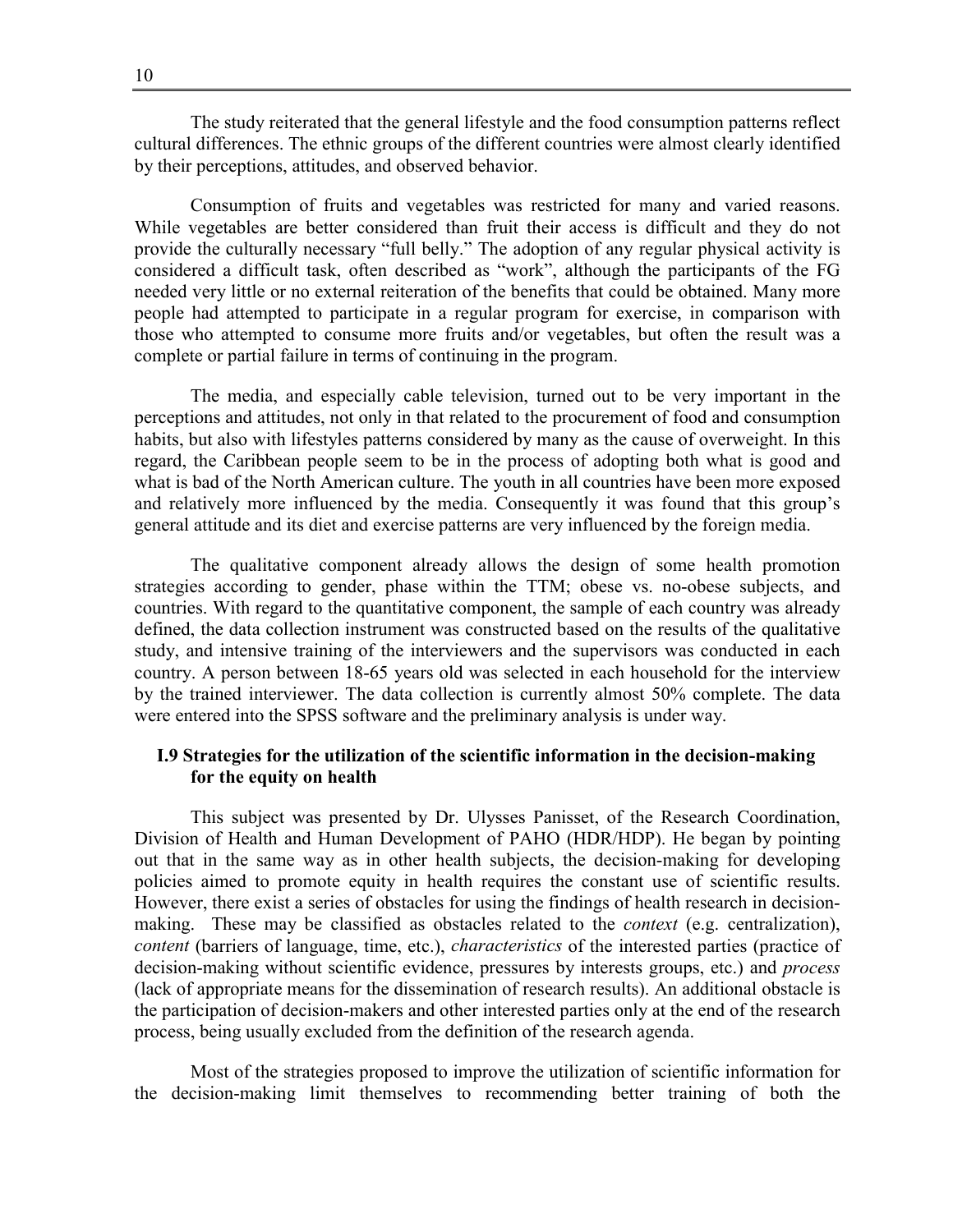investigators to "translate" the results and the decision-maker to understand them. In addition to the use of experts in communication as intermediaries for the "translation." A different approach is based on the concept of "context of application", where interactions are developed between investigators, decision-makers, users, and funders for the identification and formulation of problems, development of research and evaluation/application of its results. The need for developing an application context for better utilization of research is particularly important in case of complex subjects with several levels of determination such as health equity.

Next Dr. Panisset outlined the differences between two modes of knowledge production, pointing out that in mode 2, contrary to mode 1, research is developed basically through collaborative networks with defined agendas, and not by the investigator only, but as a result of interactions among several actors facilitated by the application context. In order to promote creation and strengthening of the application contexts for health research in Latin America and the Caribbean, the PAHO's Research Coordination Program designed a cooperative strategy known as DECIDES (Democratizing Knowledge and Information for the Right to Health). Taking advantage of the new communication and information technology DECIDES aims to multiply interaction and collaboration between investigators, health professionals, decision-makers, citizens, journalists, lawmakers, and other social actors. The technological platform that allows implementation of this strategy is the Virtual Health Library and specifically the BVS/Science and Health, currently under construction.

Dr. Panisset presented the report of a workshop organized by HDP/HDR with the objective of discussing instruments to facilitate the use of scientific information in the decision-making process, consistent with the concept of application context. The workshop, that took place in June 2001 in Cuernavaca, Mexico was attended by approximately eighty participants from several countries in Latin America and the Caribbean, as well as the United States, Canada and Great Britain. The program was divided in three different phases: the first one consisted of conferences and panels that introduced a conceptual framework regarding health equity and the relationship between research and decision-making. The panels included scientists and authorities such as Dr. Julio Frenk, Sir Donald Acheson, Sally McIntyre, Ichiro Kawachi, George Kaplan and others.

In the second phase there were group discussions and plenary sessions aimed at analyzing the political implications of PAHO sponsored research projects findings on equity in health, as well as the process through which these projects were developed. The group discussions simulated the interaction in the application context, with the participation of investigators, decision-makers, journalists, representatives of civil society organizations, of international organizations and other actors.

The third phase also consisted of working groups and plenary sessions to discuss the experiences of the Cochrane, Campbell and Bolivian Observatory on Health Equity in the context of DECIDES and the BVS. After describing each initiative, Dr. Panisset concluded his presentation indicating that the workshop confirmed the good atmosphere existing in the Region to implement and expand that type of initiatives within the *DECIDES* and BVS framework and pointed out the principal conclusions and recommendations of the workshop, among them: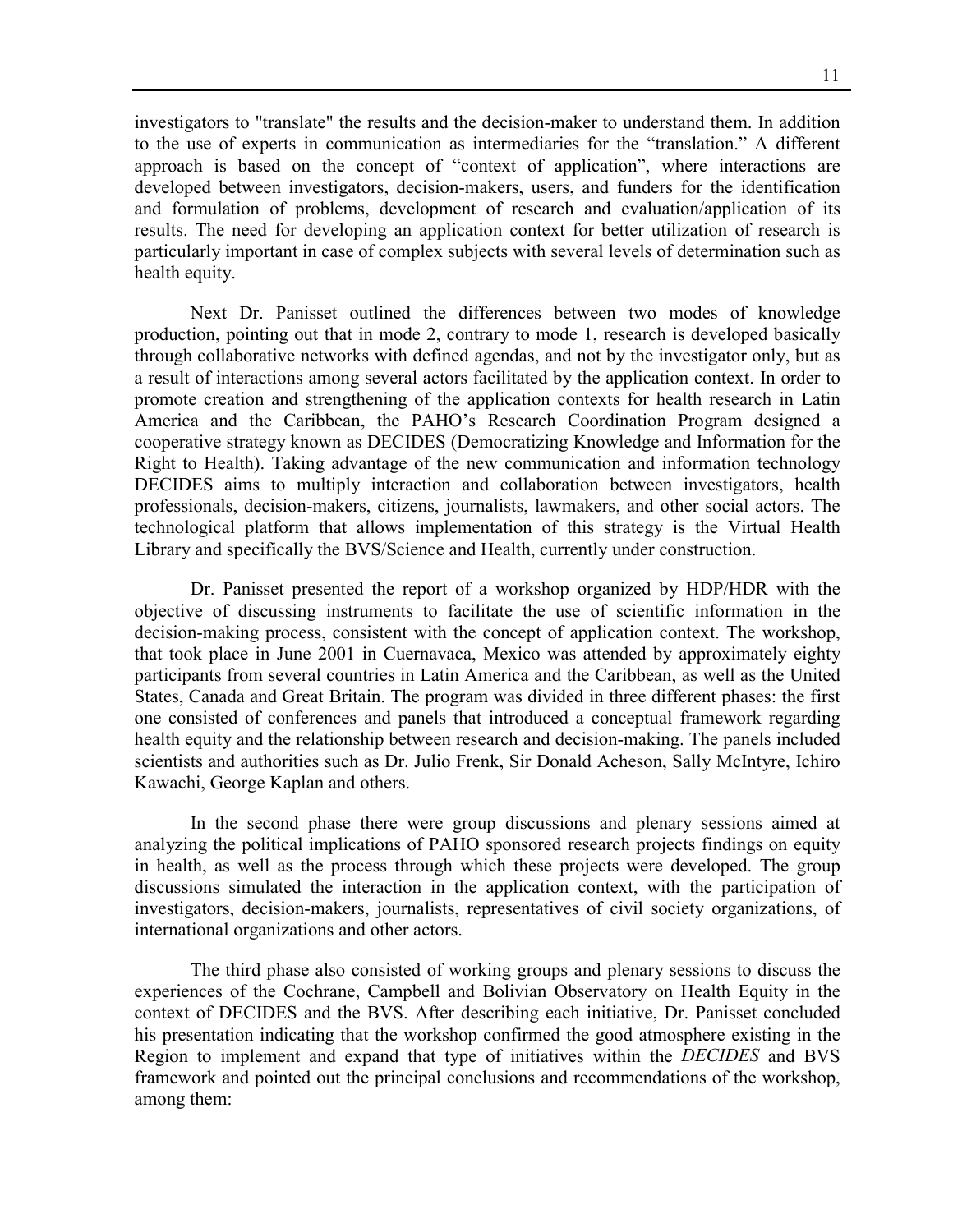- establishment of centers of excellence in at least 2 countries of the Region as pilot experiences to sponsor a combination of Cochrane/Campbell/Observatory of Health Equity, having as technological platform the BVS;
- organization of workshops in the two countries selected in order to develop networks of institutions such as universities, research centers, governmental agencies, and the organizations of civil society to support the execution of Cochrane/Campbell/Observatory of Health Equity;
- promotion of a better dissemination of scientific health information to the general public, supporting the CONACYTs, ministries of health and scientific societies to make better use of technologies as the Internet.

#### **I.10 Research Grants Program Report**

This report was submitted by Dr. Rebecca de los Rios, of Research Coordination, Division of Health and Human Development of PAHO (HDR/HDP). Dr. de los Ríos began explaining that the RGP report this year had a different approach, since in addition to the RGP results in 2000, it presented a balance of the results achieved by projects financed between 1996 and 2000. This report was prepared to comply with an ACHR recommendation asking for an evaluation of the impact of the Program.

With regard to *Multicenter Projects* between 1996 and 2000, the RGP has financed a total of five multicenter projects mobilizing the participation of 30 research centers in the Region in 23 countries, with a direct financing amounting US\$ 1,335,000. These projects permitted the formation of networks of collaboration between centers and researchers of the Region in relevant subjects of public health.

In regard to the *Regional Research Competitions*, between 1996 and 2000 and in coordination with the Technical Programs, the RGP carried out five regional research competitions, financing a total of 22 projects in 15 countries of the Region, for the sum of US\$ 690,000. Concerning the *Program for Research and Training in Public Health,* in the period 1995-2001 the RGP has financed a total of 51 researchers of 16 countries of Latin America and the Caribbean, collaborating with the Program a total of 23 institutions of six countries. The RGP has contributed with almost one million dollars to this program during this period, amount that does not include the funds coming from the receptor institutions of the researchers. For this program several agreements of collaboration with several institutions were made in order to finance and provide technical support for the selected candidates, standing out among them the Institute Carlos III of Spain, the NIH of the USA, Harvard University and RELAB.

The *Graduate Thesis in Public Health Program* presents excellent results. Since 1997 a total of 49 projects of 16 countries have been financed, with a direct allocation of US\$ 500,000. Of the total of financed projects, 31 have been doctoral theses, 15 of which from candidates registered in programs abroad. Of the 21 projects financed between 1997 and 1998, 18 have been already concluded. From the total of 49 projects of thesis approved, 28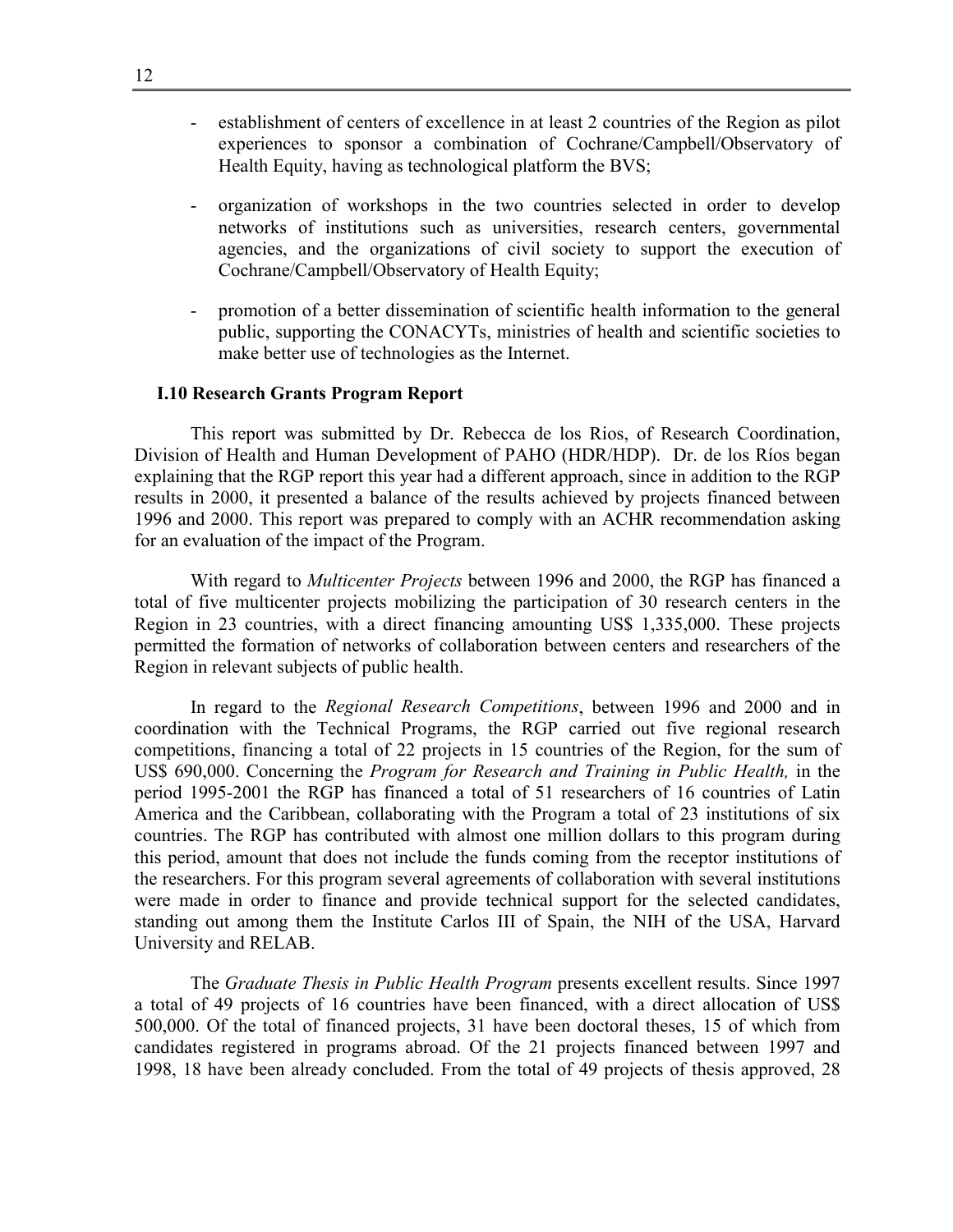have been concluded and most of them have already been defended and nearly 50% have been published in national and international scientific journals.

In relation to the activities of dissemination of results, Dr. De los Rios called attention to the Series of Technical Documents named *Public Health Research,* that has already 33 issues in several languages and is available on line in full text in the Web page of PAHO/Grants Program. In conclusion, she reiterated that the modalities of the RGP oriented to the training and exchange of researchers were quite successful and that there is an intention to expand the special agreements with institutions for the advanced training of researchers abroad. With regard to the modalities oriented to the creation of knowledge (multicenter and competitions), it is evident the role that the latter have fulfilled in the creation of networks of centers and researchers in different issues. However, the delay in publishing the results of the research projects is a cause for concern. Finally she pointed out that the report of the RGP just reflects the situation of a relatively small fund and that does not report all the effort of promotion and support for research conducted by PAHO through its Divisions, Technical Programs and Pan American Centers.

## **I.11 Project on "Quality Evaluation of Radio-diagnostic Services"**

This project was presented by Dr. Caridad Borras, from PAHO's Division of Health Systems and Services Development, who began her presentation with an overview of PAHO's strategic orientations for technical cooperation in this area, developed through the radiological health program (HSE/RAD) established in the 1950s. Because of the costs involved, many radiology services in Latin America and the Caribbean are inappropriately equipped, inadequately staffed, insufficiently maintained and operated without consideration for the health risks to staff and patients posed by ionizing radiation. The results are missed diagnoses, waste of supplies such as film and processing chemicals, inoperable equipment, and increased cancer risk for the patients examined. HSE/RAD has been stimulating the implementation of quality-assurance (QA) programs at both the governmental and institutional levels, by providing training courses and coordinating national surveys.

In 1999, HSE/RAD and the Research Grants Program promoted a research competition on "Quality Assessment of Radiology Services" and prepared the terms of reference for the submission of projects. Five groups from Argentina, Bolivia, Colombia, Cuba and Mexico were awarded research contracts, which involved medical physicists and radiologists in these countries (more than 180 researchers and professionals were involved in these projects). While maintaining their own research interests, the participants agreed to perform multicenter studies using common measurement protocols and similar instrumentation.

Most radiology services in the Americas are regulated from the viewpoint of radiation safety, but not of clinical efficacy. Of all the diagnostic radiological examinations, mammography is the most challenging. Not only is the subject contrast very poor, making the radiological diagnosis difficult; the mammary gland is very sensitive to radiation, and cancer induction has been correlated with radiation dose. In spite of these problems, however, it is the only diagnostic tool available for early detection of breast cancer; and its efficacy in screening programs has recently been confirmed. The purpose of this component of the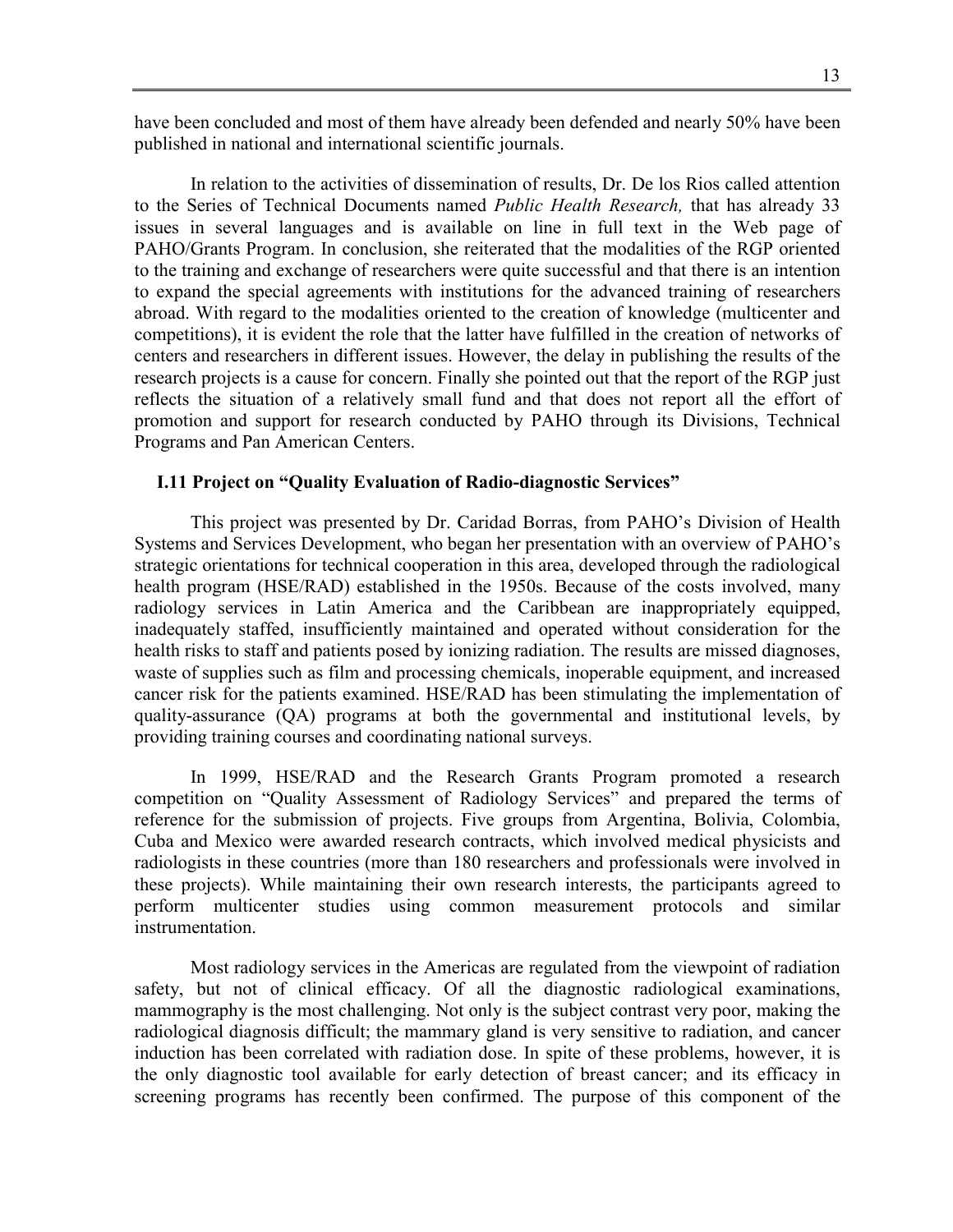project was to develop a methodology in which quality indicators for mammography services could be correlated with the accuracy of radiological interpretation, thus enabling the facility so studied to prioritize its needs.

A total of 19 facilities housing 20 mammographic x-ray units participated in the study. The facilities had all been authorized for operation by the regulatory authority in radiation safety and/or the ministry of health. Average glandular dose was calculated from ion-chamber entrance-exposure measurements. Image quality was determined by breast-simulating phantoms and by scoring clinical films for projection adequacy, film-labeling, patientpositioning, contrast and latitude, and artifacts. In each country, panels of local radiologists recognized as experts by the national radiological societies scored patient films and assessed the accuracy of the report issued by the facility's imaging physician. Films from 369 patients were entered in the study. Measured and documented data were quantified and correlated.

Between 60 and 90% of the systems passed the equipment-performance tests related to the x-ray unit, image receptor, processor and darkroom. The image quality evaluation using the ACR phantom was acceptable for almost 80% of the systems. The device that most commonly failed to comply with standards was the viewbox. Other deficiencies found in the equipment were the automatic exposure control of the mammography units and film processing. In the clinical films, the worse were the patient positioning and the film labeling. The coincidence in diagnosis between the panel and the facility ranged from 15 to 100%. It was found to be dependent on the experience of the facility's imaging physician. Discrepancies in coincidence were solved by additional experts' arbitration or by biopsy.

In spite of the problems detected in the mammographic equipment, they did not seem to significantly impact upon the ability of the imaging physicians to reach a diagnosis. From the viewpoint of priorities, the view boxes and the film processors--but especially the view boxes--require immediate attention. View boxes represent the least expensive piece of equipment in the mammographic department. All but 1 view box in the 19 departments tested should be changed; and the impact on image quality and radiographic interpretation accuracy, re-measured.

Dr. Borras concluded by saying that the research project has had significant impact that should ultimately improve radiology services in Latin America. It is bringing together investigators from countries at different stages of development, who will benefit from the exchange of information and experiences. It is promoting collaboration between diagnostic physicists and radiologists in each country and national authorities are already considering implementing or changing their standards based on the results of their country's findings.

#### **I.12 - Technical Cooperation in Health Systems and Services Research**

This theme was presented by Dr. Daniel Lopez Acuña, Director of the Division of Health Systems and Services Development of PAHO (HSP). Dr. Lopez Acuña began by saying that in the last two years, HSP has focused its attention to research, trying to increase the liaison between research and the decision-making process and promoting research as a vital component of technical cooperation activities aimed to the development of health systems and services. Three long-term objectives were defined: reorient the research priorities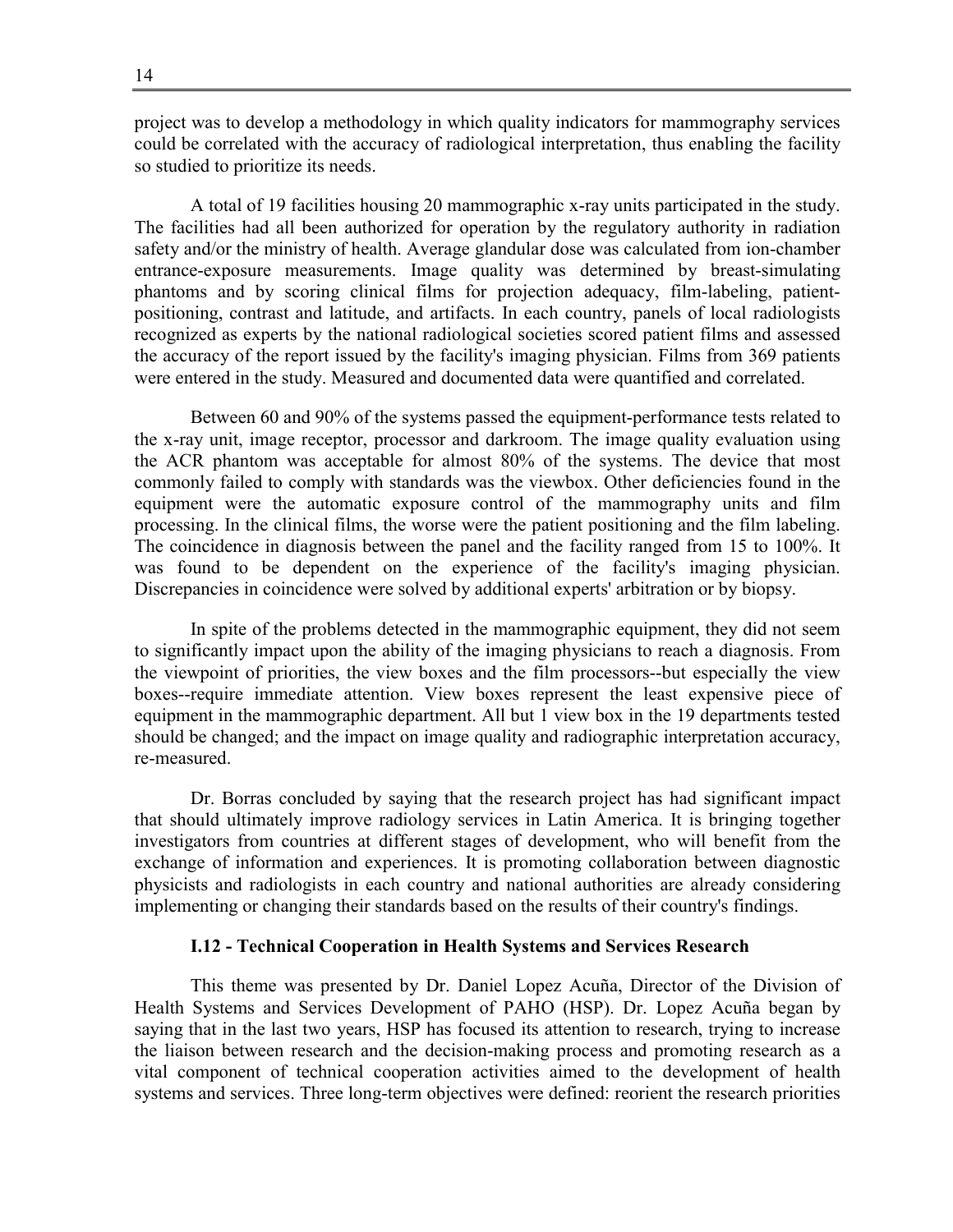in keeping with the needs of the users; develop research capacity in priority areas and improve the ties between research and the decision-making processes.

The activities carried out to date, object of this report, are part of an *Initial Phase,* the conclusion of which coincided with a Workshop prior to the Summit of the Americas in April, 2001. The expected results of this Initial Phase were: establish the commitment of the Division in this field; increase the recognition of the problem of the low utilization of HSSR in LAC and raise the awareness of the HSP staff on the importance of promoting more and better research.

Dr. Lopez Acuña presented the activities carried out in this first phase since August 1999, which placed emphasis on the diagnosis of the situation of HSSR in the Region, establishment of strategic partnerships with key institutions in the field, organization of meetings, and publications. With respect to the assessment of the outcomes of this first phase, the presence of HSP in the field has been noted and has produced associations and alliances with important institutions such as IDRC, the Alliance for Research on Health Systems and Policies and the Network for HSSR of the South Cone. The series of meetings that HSP has sponsored has increased the attention to the subject of the low utilization of the HSSR. The personnel of HSP both in Washington and in the countries have developed a growing interest to promote research.

For the next phase of the work, HSP has planned a two-part program. The first will be centered in improving the use of research. The second will try to produce more and better research on key areas. Both also require a third type of action, consisting of ongoing public relations and a funding strategy to support them.

With regard to the "translation" function, the following strategies and lines of action should be carried out: periodic research reviews in specific fields; production of research synthesis documents; organization of policy orientations in formats adapted to specific user groups; call for possible research users to discuss research findings and to identify new research requirements; develop capability to use research; create units within the decisionmaking agencies in order to transfer results of research to the decision-maker and to communicate with the investigators on emerging research needs.

With respect to the research promotion in key areas of HSP technical cooperation greater efforts are required to take advantage of the internal financing mechanisms and to seek financing for research. The associations already developed between HSP and other organizations are very important for this purpose. A joint plan of action was prepared with IDRC for the next two to three years. In addition to the funds that PAHO and the IDRC can contribute as seed money, complementary financing will be sought.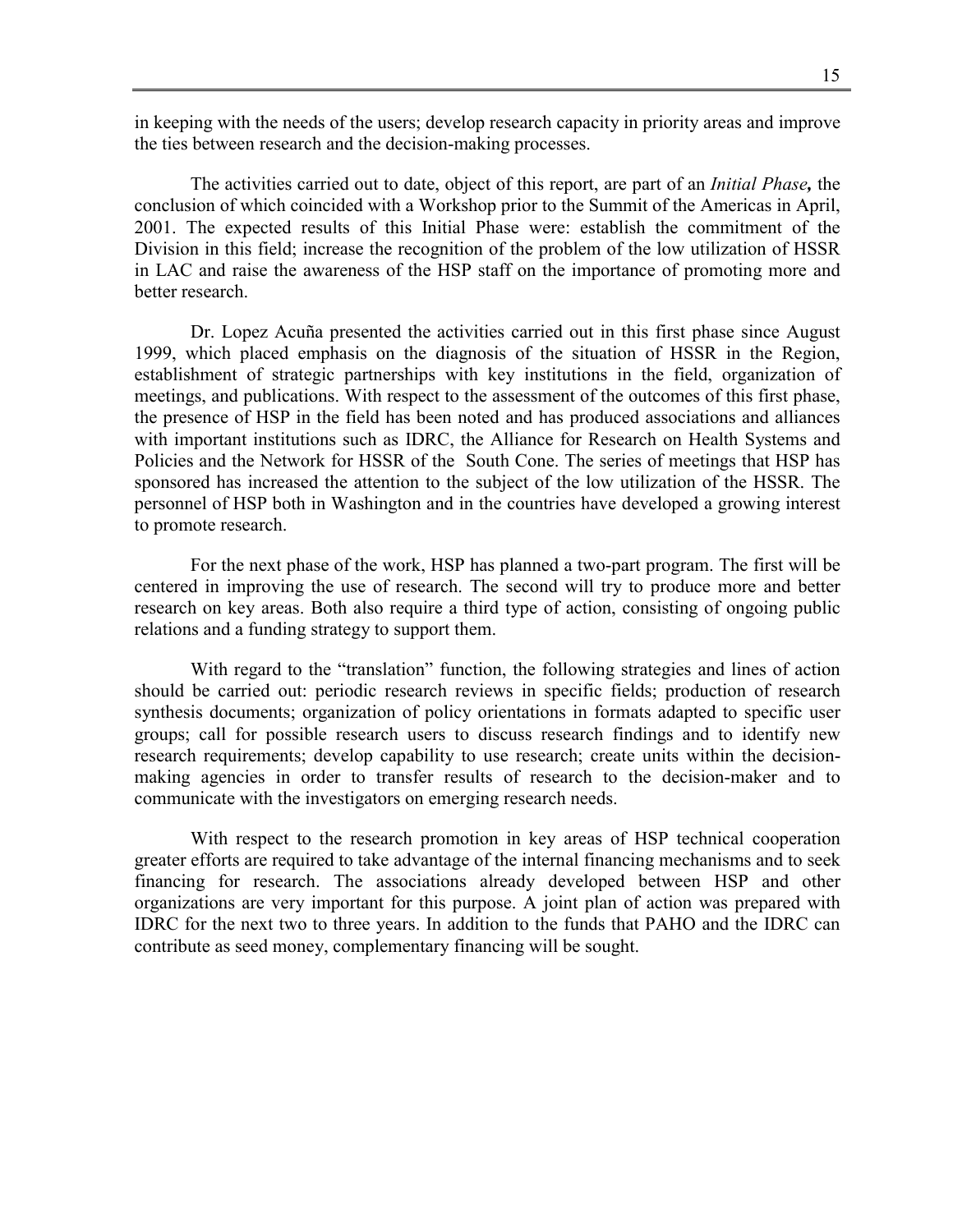## **II. DISCUSSIONS AND RECOMMENDATIONS**

## **II.1 Conference: Advances in the Study of Health Determinants and Implications for Health Policies**

The Committee congratulated Dr. Kawachi for his brilliant conference and made some comments, most of them indicating new topics to be explored in further studies:

- Further studies are necessary to evaluate how medical technology, quality and type of medical care, as well as environmental quality, influence the relationships between socio-economic inequalities and health status of countries and population groups;
- Further studies are also necessary to understand the health achievements of countries such as Cuba and Costa Rica and to identify the mechanisms through which distribution of income and social capital affects each other;
- In further studies other indicators of health outcomes should be used in addition to life expectancy and infant mortality;
- Further studies should be done to understand how health inequities affect economic growth;
- Finally, for most of the countries of the Region economic growth is still the most important challenge and from the point of view of health outcomes there should not be any contradiction between policies aimed to promote growth and at the same time promote a better distribution of wealth;

#### **II.2 - Research in WHO:**

- In relation to the World Health Report on health research systems performance, the ACHR pointed out that the report should take advantage of the lessons learned from the last report on Health Systems Performance. A wider consultation process involving not only researchers, but also policy-makers and other actors should be developed. A document with the objectives and methodology of the report should be prepared as soon as possible for this consultation process. The report should not be an evaluation exercise for its own sake, but should include orientations for action. Ranking should be avoided, as well as comparisons of systems with different objectives. The report should be very careful about the quality and source of the data and an effort should be made to get some difficult and important data such as the expenditures made by the private sector in developing countries, particularly in pharmaceuticals. Since health research systems are at the same time part of health systems and of the R&D systems, the approach of the evaluation should not be restricted to a rigid definition of health systems. An important component of the report should be an evaluation of how and in what extent research is translated to policies and reaches several stakeholders. Finally,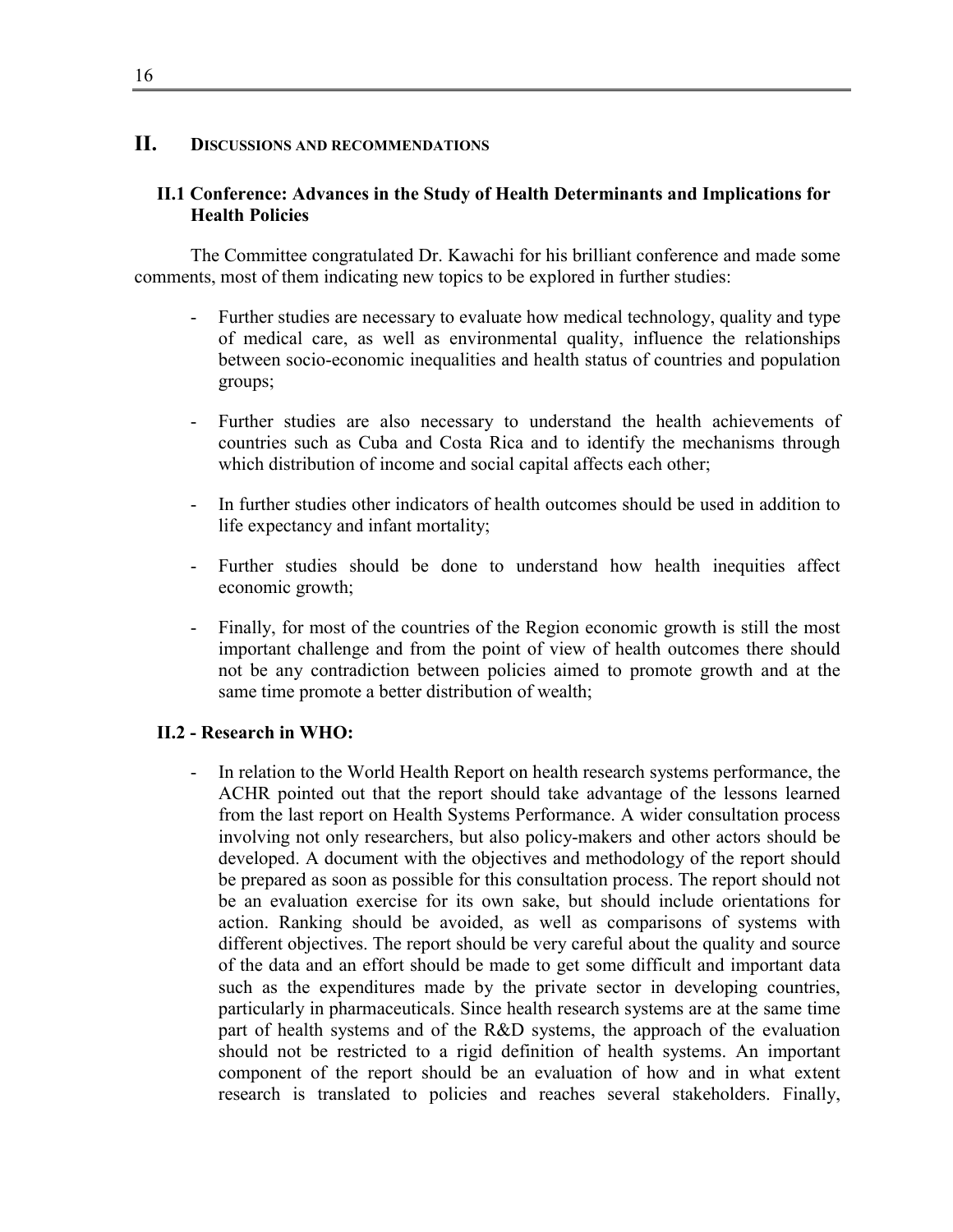notwithstanding the importance of the report, the Committee recommended that it should not consume most of RPC time and resources.

In relation to the Report on Genomics, it was pointed out that the "genomics" divide" already exists and it is important to include the strategies to overcome it in the report. Developing countries should master the basic technologies of genomics, including bioinformatics, by establishing collaborative networks. It is important to develop capabilities not only in some specific technologies, but in all the steps of the research process, including the capability to develop original ideas and new research approaches. Genomics and Proteomics should be viewed in the context of their interaction with other areas, in order to avoid false expectations about their impact on the understanding and solution of health problems.

## **II.3 - Multicenter project: "Macrodeterminants of Inequities in Health"**

The Committee recognized the originality and relevance of the project and made the following comments and recommendations;

- More simulations should be made with the models, comparing changes in the distribution of variables to identify the ones that are more sensible to policy interventions;
- Strategies for promoting the utilization of results should be developed according to the particular situation of each country in addition to publications.
- The analysis of the relationships between the findings and the conceptual framework should be developed in order to make a better sense of the results and to communicate with policy makers;
- The study should be an important contribution to the improvement of household surveys in terms of their structure, selection of variables and questions.

## **II.4 - Multicenter project: "Aging, Health, and Wellbeing (SABE)"**

The Committee recognized the relevance of the study and made the following recommendations:

- Further analysis should be made to identify the factors associated with health outcomes, including influence of policies and social variables. Data about nutrition status should also be subjected to further analysis, due to their importance for the health and well-being of the elderly ;
- A plan to promote the utilization of the database and the results should be made, including dissemination of results to the media and general public;
- The importance of the study for the improvement of household surveys was also recognized.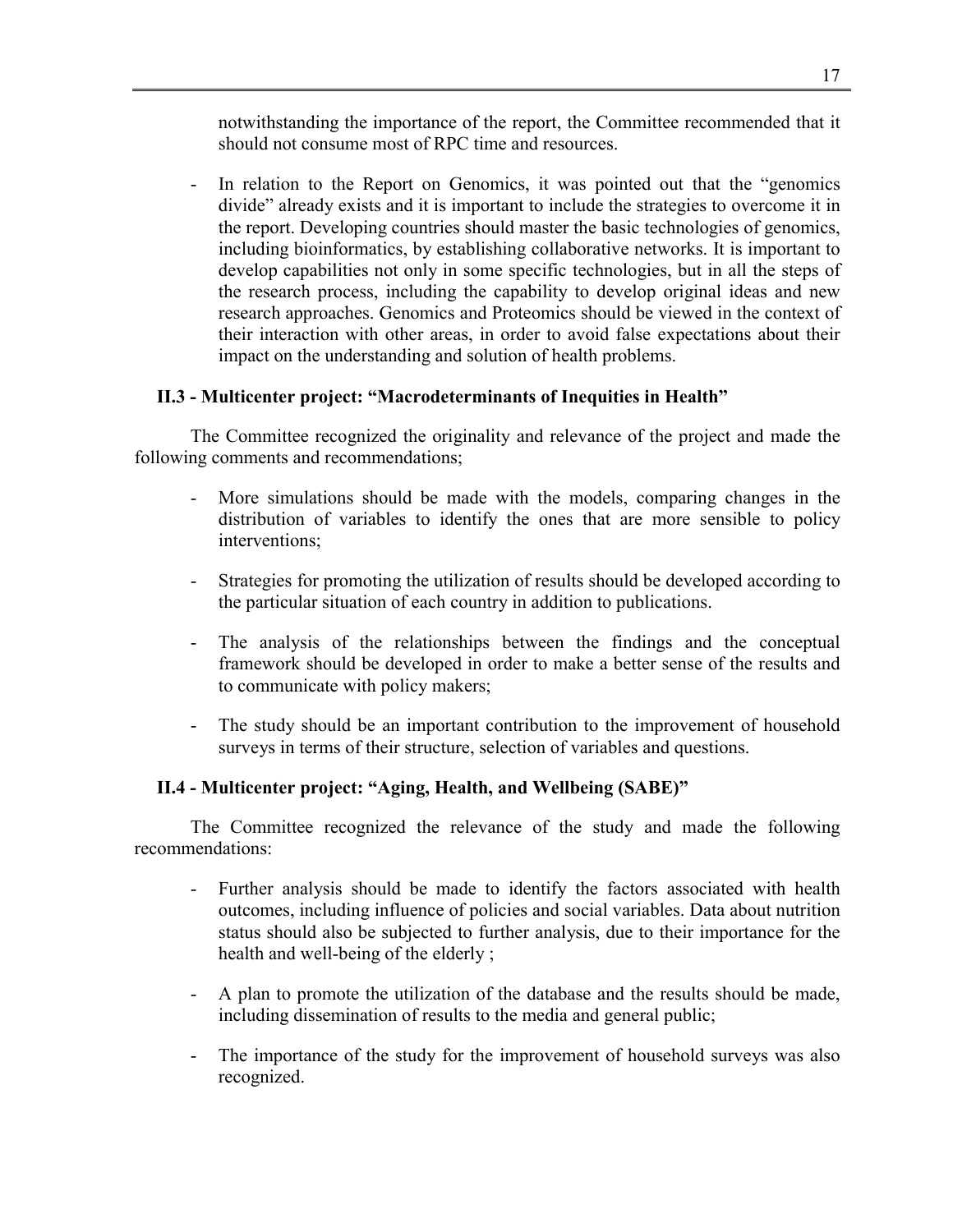## **II.5 Health Research in the English-speaking Caribbean**

The Committee congratulated the organizers and the speakers of this panel for the quality of the presentations and for the extraordinary efforts that the research community of the Caribbean, particularly Jamaica has done despite several constraints. It emphasized the importance of the sub-regional approach and the importance of the results and methodologies for the rest of the LAC Region, particularly the cohort studies. A vigorous debate between the speakers and the ACHR members was established about several methodological and ethical aspects of the studies presented, as well as their policy implications.

#### **II.6 Multicenter project: "Analysis by Gender of Dietary Behavior and of Exercise in the Caribbean"**

- The Committee recognized the importance of the study and pointed out the importance of the association between obesity and poverty, due to the cost of healthy food, as well as due to the lack of opportunities for the poor to engage in physical activities. Taking into account the importance of the SES variables, some general multi-sector measures were suggested in order to accomplish dietary changes, as for example, subsidies for healthy food, and changes in food import/export policies;
- Health promotion activities in this area should include the active participation of NGOs, such as women's groups, taking advantage of their capacity for mobilization and for promoting changes in collective and individual habits and demands.

## **II.7 Strategies for the Utilization of Scientific Information in Decision-Making for Equity on Health**

The ACHR recognized the importance of this initiative aimed to identify factors involved in the utilization of research results and to develop strategies accordingly. This is a matter of concern of several agencies and the Committee appreciates PAHO's involvement in this debate. Also recognized were the advances in the reviewing and implementation of DECIDES since the last meeting. Other comments and recommendations included:

- The two knowledge production modes respond to different situations, areas and types of research. Instead of competing, their coexistence should be promoted at a complementary basis;
- It is important to involve the health research units and councils in this initiative, as well as health research sectoral funds that are been created in several countries of the Region such as Brazil and Chile;
- It should be taken into account that neither the researchers nor the policy makers are homogeneous categories and that in some areas the links among them are not so weak. More research should be done to understand why in some cases the utilization of research results for policy making has been very successful;
- It is very important to produce evidence on health inequities and other socion economic issues related to health, in order to facilitate the participation of several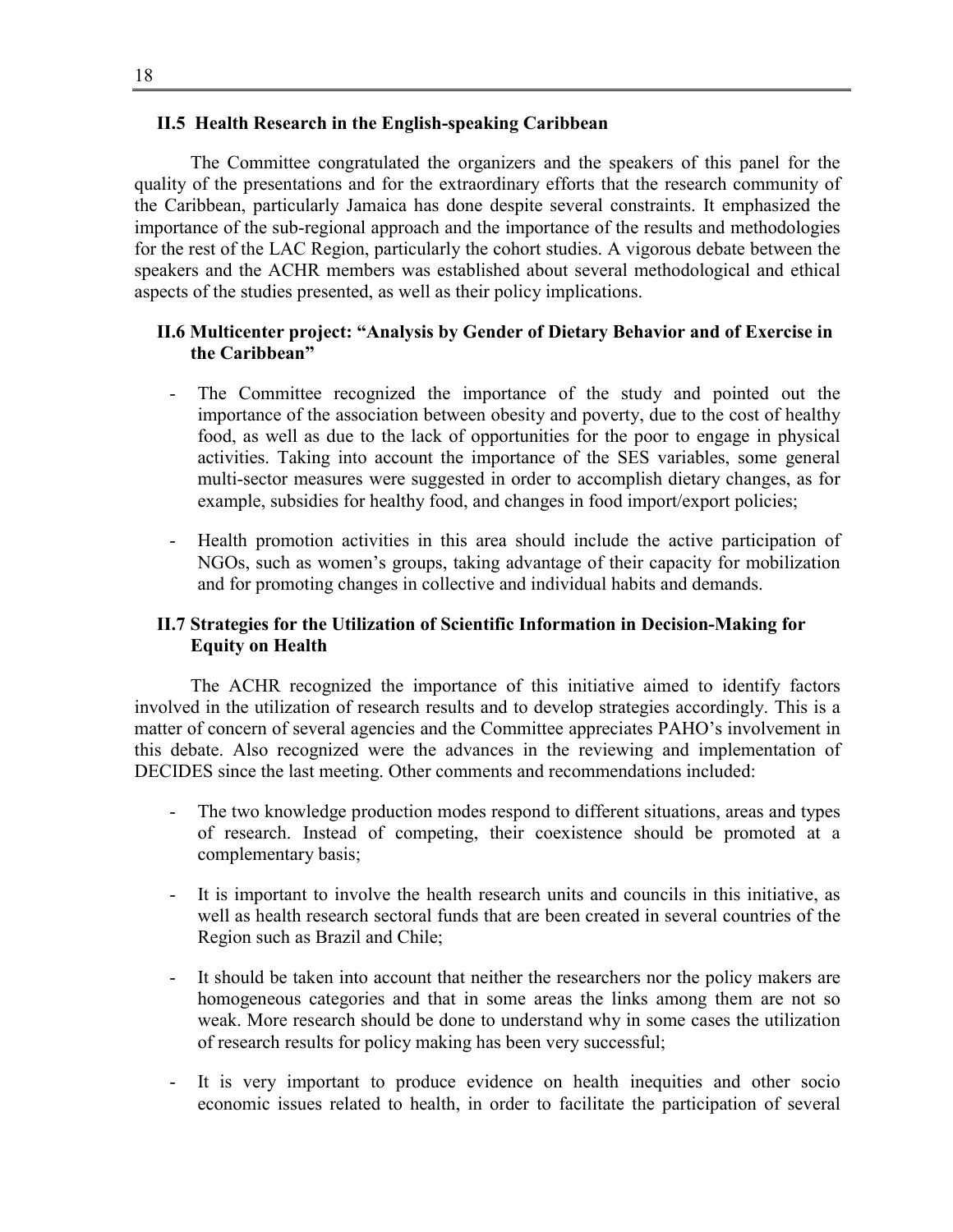stakeholders in the definition of policies. However, policy making in democratic societies is not and should not be based only on scientific evidence, since science is not the only way to apprehend reality.

## **II.8 Research Grants Program Report**

The Committee expressed its appreciation for the orientation of the RGP, emphasizing the clear definition of its structure and of its priorities, defined according to PAHO and member countries needs. Its importance as a multiplication factor of scarce resources and the transparency of the criteria were also stressed, as well as its importance for PAHO's technical cooperation as a whole. It was also recognized that the recommendations of the ACHR on this matter were well implemented. Other topics of discussion included:

- The importance of paying attention to lesser developed countries in the Region, strengthening strategies already in place such as multi-center projects with the participation of groups with various levels of development; expansion of the RELAB/PAHO model to strengthen the ties with organized scientific community of these countries; specific agreements like the ones with research councils from Guatemala and Colombia and the Master's program on population health from Costa Rica;
- PAHO should explore new ways and means of disseminating research results without hindering their originality and consequently the opportunity for publication in peerreviewed journals;
- It is very important to maintain peer-review of the research proposals submitted to the RGP, in order to assess their scientific merit, together with other internal mechanisms to evaluate their relevance for PAHO and the member countries;
- A research information systems of all research activities promoted by PAHO should be put in place, taking advantage of new technologies and platforms such as SHARED;
- The impact of the Program should be evaluated periodically with proper quantitative and qualitative indicators, as well as proper timeframe, taking into account the complexity of evaluating the impact of research results in policy making;
- The ACHR members were invited to be more aggressive in promoting the Program and in generating new initiatives;

## **II.9 Projects on "Quality Evaluation of Radio-diagnostic Services"**

The Committee pointed out that this project is an excellent example on how research can lead to very practical results and strengthen technical cooperation activities. It is also an illustration of good research leading towards better practices. The Committee emphasized that the results of the project can facilitate and intensify the coordination with the Atomic Energy **Commission**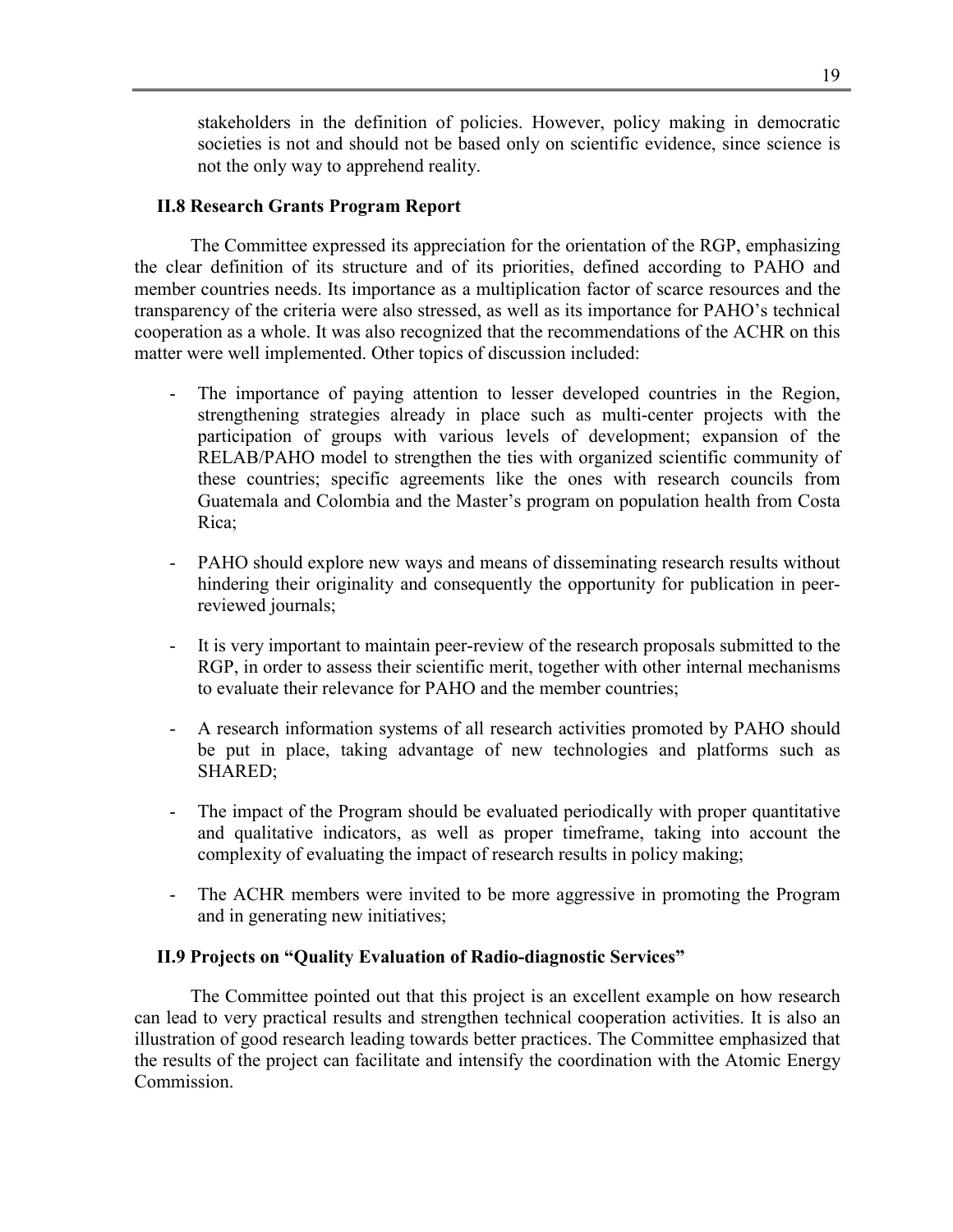#### **II.10 Technical cooperation in Health Systems and Services Research**

The Committee recognized the coherence of the approach to promote this area and made the following comments and recommendations:

- HSSR is a privileged area, an entry point that can open avenues for other areas to promote a better dialogue and bridging activities not only between researchers and policy makers, but also other stakeholders;
- Quality of life is an area that opens extraordinary opportunities for research. Well beyond its origins related to quality of care in hospices, patient perspective on medical decision making or cost-effectiveness analysis, new approaches should be promoted based on the concept that quality of life is a development goal. This implies use of indicators such as participation in community life, social relationships and other human development dimensions.
- Observing that the majority of the studies promoted by HSP on HSSR are descriptive, the Committee recommended the promotion of more analytical studies in this area.

## **II.11 PAHO's Centennial**

The secretary of the ACHR, Dr. Pellegrini, presented a proposal for the organization of a scientific event in commemoration of PAHO Centennial that will coincide (or replace) the 2002 ACHR meeting. According to this proposal, the event will take place in Washington DC, comprising five panels: "Research for Health in Human development", "Research for Health Promotion and Protection", "Research on Environmental Protection and Development", "Research on Health Systems and Services Development" and "Research on Disease Prevention and Control" (including vaccine research and development).

Each one of these five panels will discuss:

- Historic perspective on the importance of health research for the development of the field and the role played by PAHO
- New scientific advances in the field and their potential impact
- Policy recommendations to take advantage of these advances
- Future role of PAHO in research promotion and policies implementation

ACHR members will be the coordinators of the panels. Each panel will include toplevel researchers, policy makers and the corresponding PAHO Division Director.

A working group, formed by two or three ACHR members, PAHO staff of the corresponding Division, and the Division Director as coordinator, will be responsible for the organization of each panel (contents, participants and budget). HDP/HDR will assist these working groups and will be responsible for the administrative aspects of the entire meeting.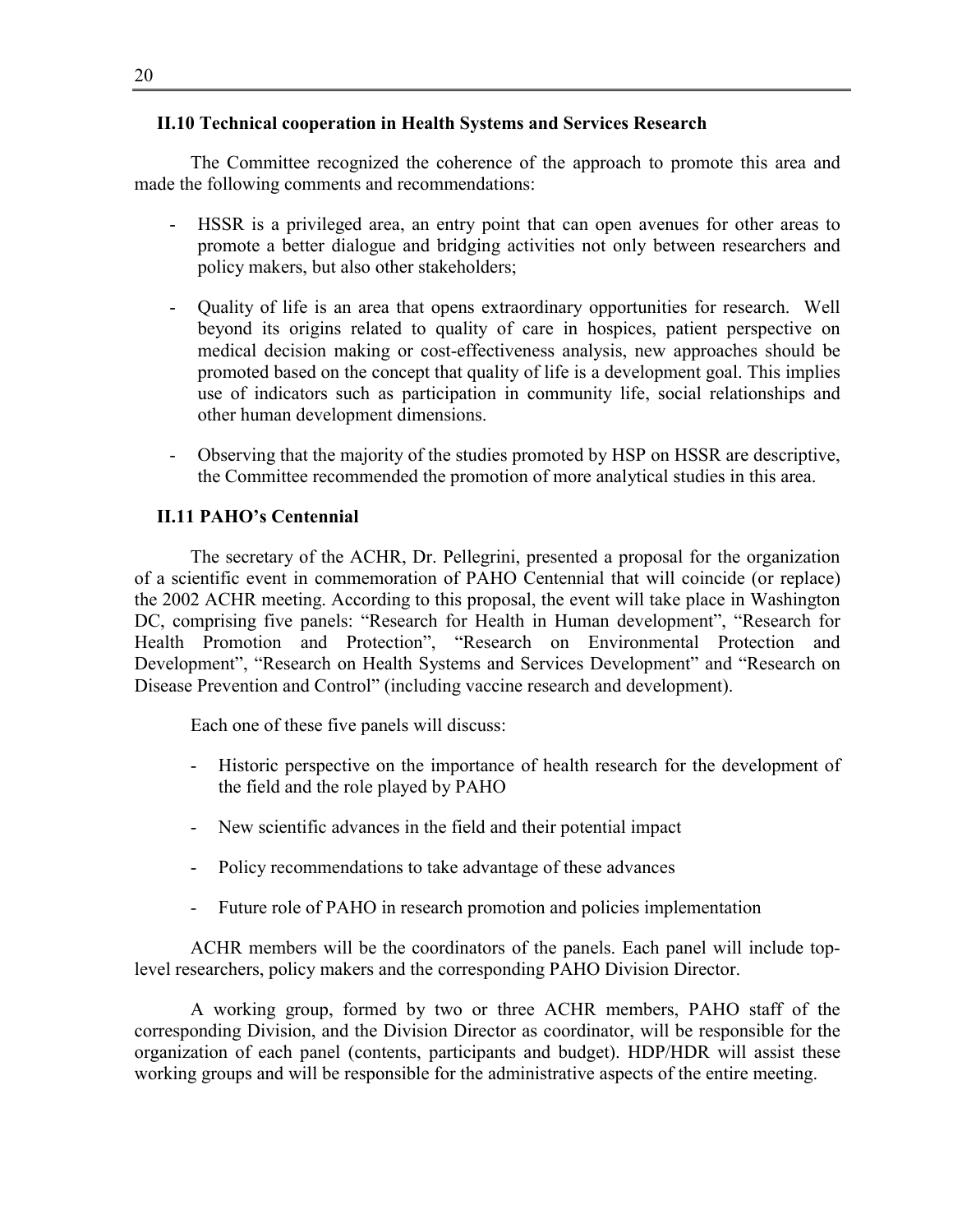Dr. Pellegrini reported that this event will be preceded by the Global ACHR meeting in a "back-to-back" arrangement, with a joint session of both Committees on "The Organization of Scientific Activity in Health: Research Systems and Policies". During this joint session, there will be presentations about the situation of health research systems and policies in each WHO Region and the corresponding technical cooperation strategies. The presentations will be made by researchers, R&D policy makers, chairpersons of the regional ACHRs and WHO staff of the corresponding regions. The Global ACHR and the DG already decided to held the meeting in Washington, preferably during the second week of June. A suggestion was made to have the meeting of the Global ACHR on 11 and 12 of June, the joint session on 13 and the PAHO's Centennial commemorative event on 14, 15 and 16.

The ACHR expressed its great satisfaction and agreement with this proposal. It will be an excellent opportunity to review the past, to look ahead on the challenges of the future, and to discuss the role of PAHO and the ACHR in helping the countries in facing these challenges. In relation to the audience of the event, it will be an ACHR meeting, expanded with selected invitations to Research Councils, Ministries of Health, funding agencies and other stakeholders. A larger audience would be reached through the publication of the complete proceedings and video-records of the meeting.

After this discussion about objectives, audience, dates and other general matters pertaining to the event, the members of the ACHR worked in small groups to prepare a first draft of the themes, agenda and participants of each panel. The distribution of ACHR members in those groups was the following: Health and Human Development: Ichiro Kawachi and Mario Bronfman; Health Promotion and Protection: Nancy Milio, Terrence Forrester and Edgar Kestler; Environmental Protection and Development: Ellen Silbergeld and Sergio Ferreira; Health Systems and Services Development: Andre Contandripoulos and Victor Penchaszadeh; Disease Prevention and Control: Jorge Allende, Jorge Gavilondo and Miguel Laufer.

The first draft of each panel was discussed in a plenary session of the Committee and it was agreed that during the following 6-8 weeks the small groups will work together with PAHO staff members in order to make a final proposal.

#### **II.12 General recommendations**

Dr. Pellegrini presented a brief report about the implementation of the recommendations made by the ACHR in the last meeting. Among them he emphasized the activities that are in progress in order to comply with the recommendation to promote a better utilization of research results in the decision making process. In relation to the recommendation to strengthen the collaboration and exchange of researchers in the region, he called the attention to the multicenter projects presented during this meeting as important tools to promote this collaboration. The CvLACS and other projects that are been developed in the context of the VHL on Science in Health are other important tools to comply with this recommendation and also with the recommendation to strengthen the ties with the research Councils. In the next meeting advances in the implementation of these initiatives will be presented.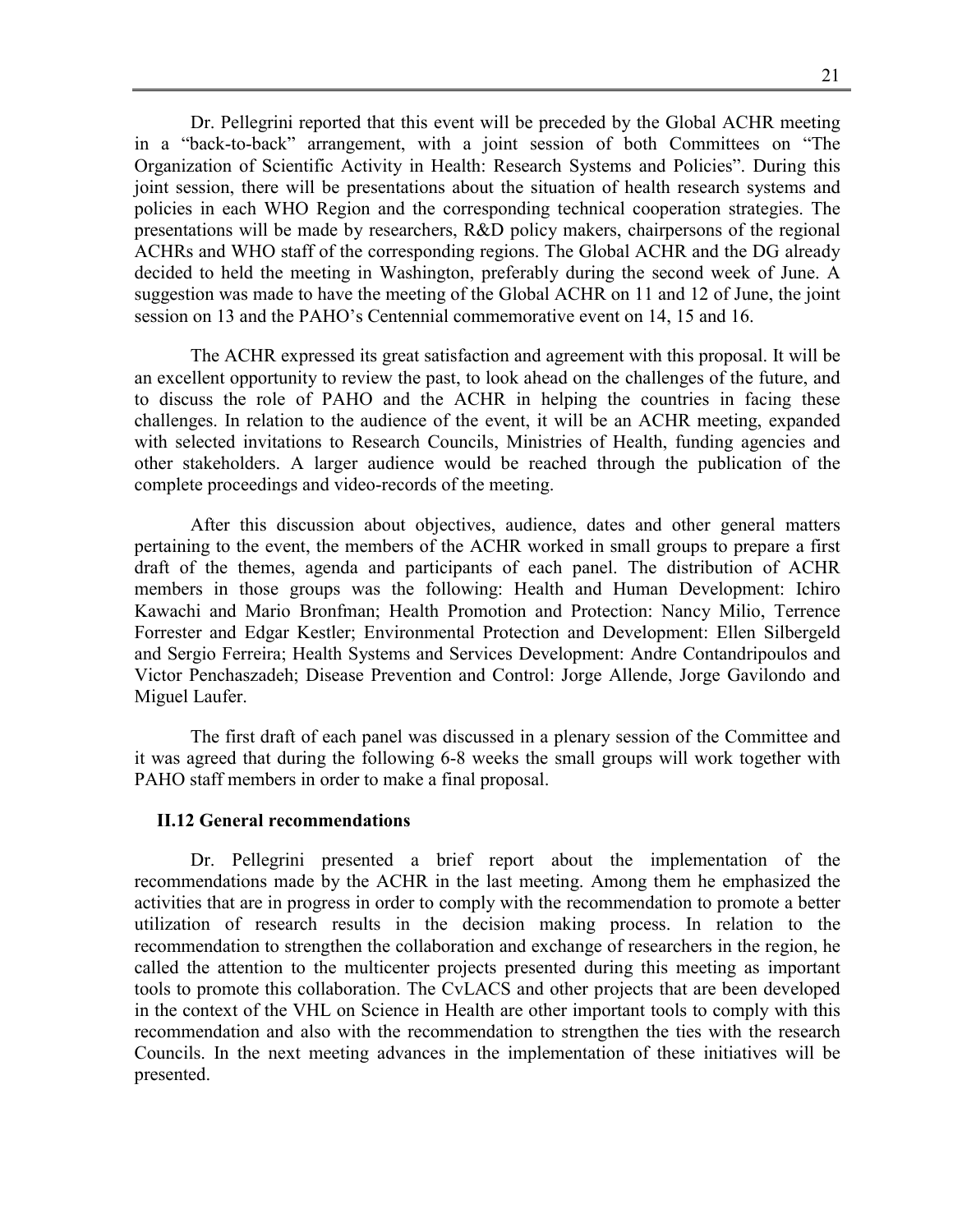22

In relation to the recommendation of the need to promote multidisciplinary approaches to complex health problems he also mentioned the multicenter projects as important examples of this approach. In relation to the recommendation to establish a Research Information System to register and follow-up PAHO's research activities, Dr. Pellegrini informed the Committee that an agreement with SHARED was established. This platform is already installed in PAHO and the projects supported by the Research Grants Program will soon be included in it. The system is expected to cover all PAHO's research activities in the next one or two years. In relation to the recommendation to utilize the Shared Agenda with IDB and the World Bank to promote joint activities in health research, Dr. Alleyne reiterated the importance of this agreement, explaining that it is in the initial phase of implementation and that in the near future some results in this direction are expected.

The Committee expressed its satisfaction with the implementation of the recommendations, reiterating the importance of working with the IDB and the World Bank. With the Millenium projects sponsored by the World Bank and other initiatives, the importance of this partnership is even greater, since it can promote a better utilization of a substantial amount of resources to support health research.

#### **II.13- Closing remarks**

In their closing remarks, both Dr. Allende and Dr. Alleyne expressed their satisfaction with the results of the meeting and their gratitude to the members of the Committee, the Secretariat and particularly the Jamaican hosts for their warm hospitality.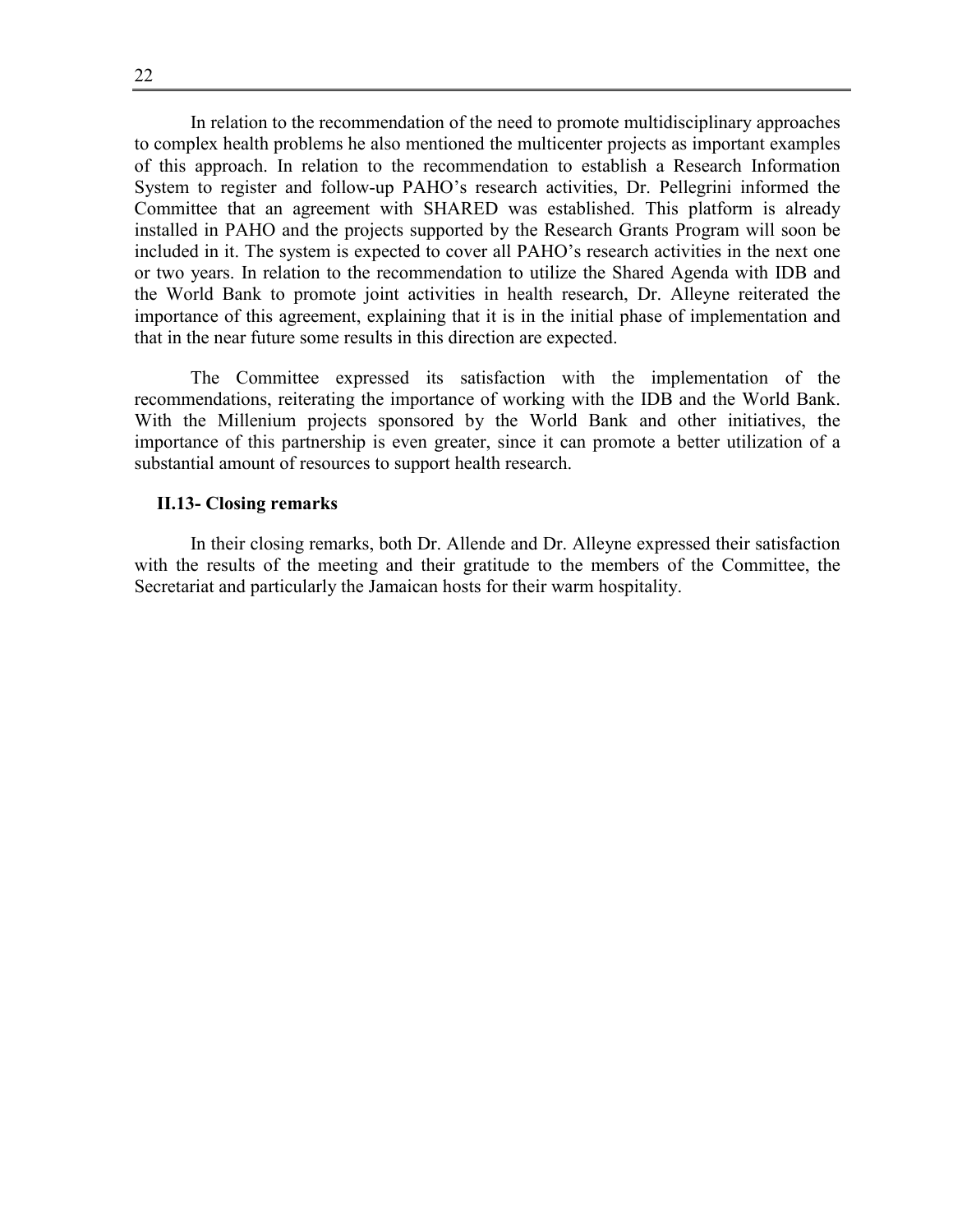## **PAN AMERICAN HEALTH ORGANIZATION** *Pan American Sanitary Bureau, Regional Office of the* **WORLD HEALTH ORGANIZATION**

**ACHR 36/2001.01 -Final Original: English/Spanish**



**XXXVI MEETING OF THE ADVISORY COMMITTEE ON HEALTH RESEARCH** Kingston, Jamaica - 9-11 of July 2001

# **MEETING AGENDA**

**July 2001 Kingston, Jamaica**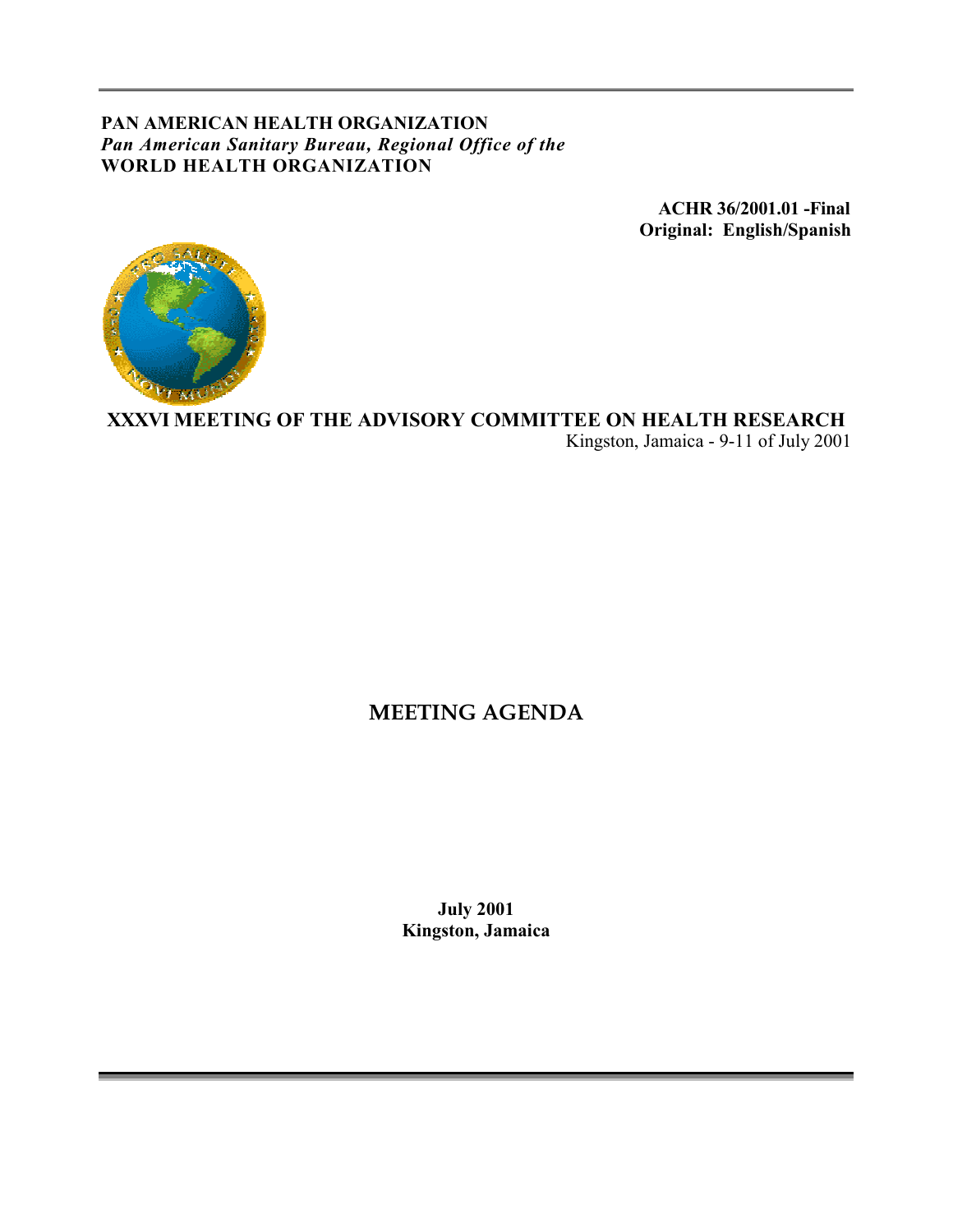# **MONDAY, 9 JULY 2001**

| $9:00 - 09:45$  | <b>Opening Session</b>                                                                                                         |
|-----------------|--------------------------------------------------------------------------------------------------------------------------------|
|                 | Address by the Chairman of the PAHO/WHO Advisory Committee<br>on Health Research (ACHR)<br>Dr. Jorge Allende                   |
|                 | Address by PAHO/WHO Director<br>Dr. George A. O. Alleyne                                                                       |
|                 | Address by Minister of Health of Jamaica<br>Hon. John A. Junor, M.P.                                                           |
| $09:45 - 11:00$ | <b>Conference</b> – Advances in the Study of Health Determinants<br>and Implications for Health Policies<br>Dr. Ichiro Kawachi |
| $11:00 - 11:15$ | Coffee break                                                                                                                   |
| $11:15 - 11:30$ | Presentation and Discussion of the Meeting Agenda<br>by ACHR Secretary<br>Dr. Alberto Pellegrini                               |
| $11:30 - 12:30$ | Research in the World Health Organization<br>A slide presentation by<br>Dr. Tikki E. Pangestu                                  |
| $12:30 - 14:00$ | Lunch                                                                                                                          |
| $14:00 - 15:30$ | Findings of Multicentric Project: "Macrodeterminants of Health Inequities"<br>Dr. Norberto Dachs                               |
| $15:30 - 16:00$ | Coffee break                                                                                                                   |
| $16:00 - 17:30$ | Findings of Multicentric Project (SABE): "Health and Well-being of the Elderly"                                                |
|                 | Dr. Martha Pelaez                                                                                                              |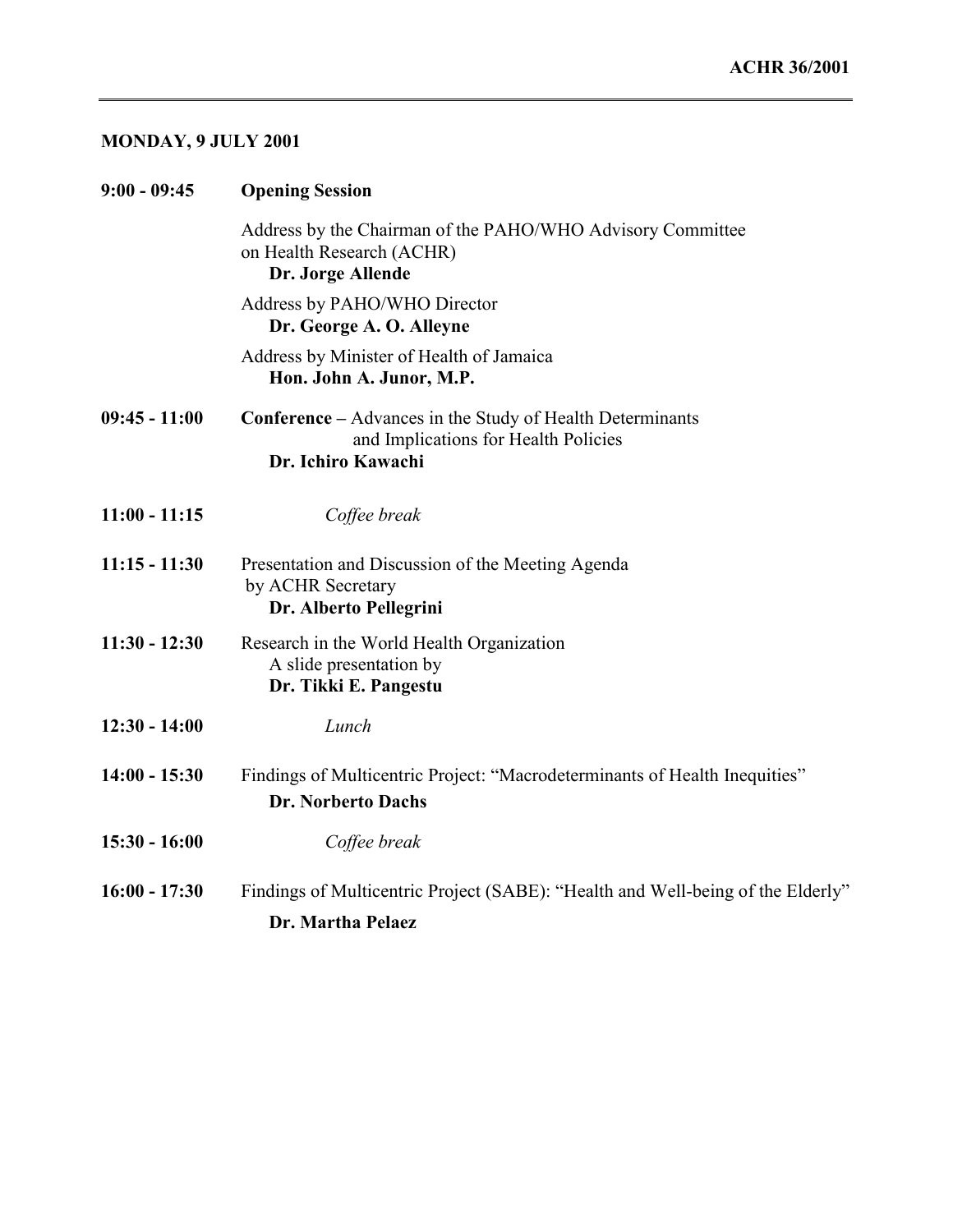# **TUESDAY, 10 JULY 2001**

| $09:00 - 10:30$ | Panel - Health Research in the Caribbean                                                                          |
|-----------------|-------------------------------------------------------------------------------------------------------------------|
| $10:30 - 11:00$ | Coffee break                                                                                                      |
| $11:00 - 12:30$ | Panel - Health Research in the Caribbean (continue)                                                               |
| $12:30 - 14:00$ | Lunch                                                                                                             |
| $14:00 - 15:30$ | Multicentric Project:<br>"Gender Analysis of Dietary and Exercise Behavior in the Caribbean"<br>Dr. Fitzroy Henry |
| $15:30 - 16:00$ | Coffee break                                                                                                      |
| $16:00 - 17:30$ | "Strategies for Utilization of Research Results in Decision Making in Health"<br>Dr. Ulysses Panisset             |
| $17:30 - 18:30$ | PAHO Research Grants Program Report<br>Dr. Rebecca de los Rios                                                    |

# **WEDNESDAY, 11 JULY 2001**

| 09:00 - 09:45   | Multicenter Project:<br>"Quality Evaluation of Radiodiagnostic Services"<br><b>Dr. Caridad Borras</b>                           |
|-----------------|---------------------------------------------------------------------------------------------------------------------------------|
| $09:45 - 10:30$ | <b>Technical Cooperation in Health Systems and Services Research</b><br>Dr. Daniel Lopez Acuña                                  |
| $10:30 - 11:00$ | Coffee break                                                                                                                    |
| $11:00 - 13:00$ | Review of the Meeting Report<br>Review of recommendations from the last meeting                                                 |
|                 | Initial planning for the scientific event in 2002 in commemoration of PAHO's<br>100 <sup>th</sup> Anniversary and other matters |
| $13:00 - 13:15$ | <b>Closing Session</b>                                                                                                          |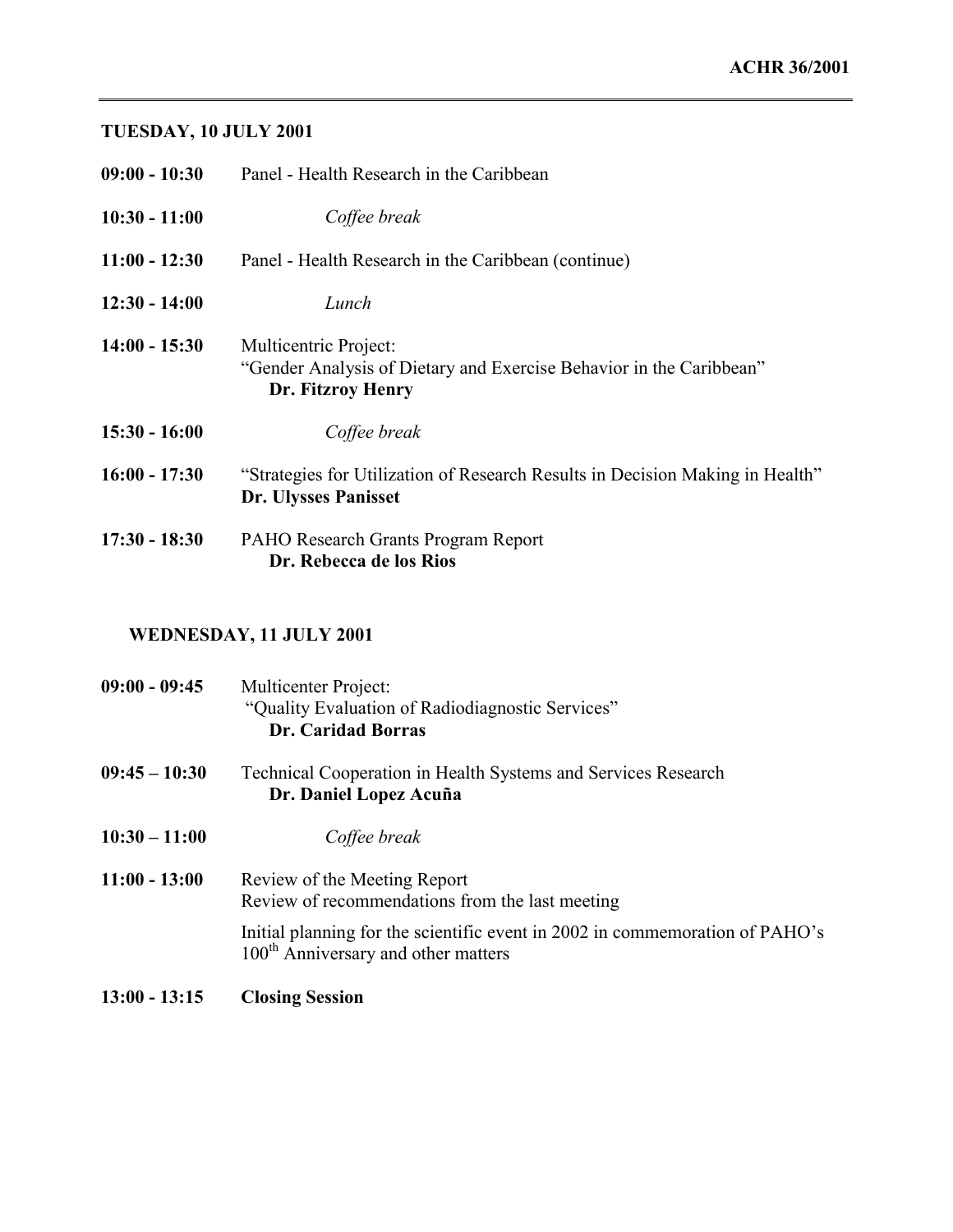## **LIST OF PARTICIPANTS**

## **ACHR MEMBERS**

## **1. Dr. Jorge E. Allende1**

Director, Institute of Biomedical Sciences Tel: (56-2) 678-6067 / 6255 School of Medicine - University of Chile Fax: (56-2) 735-3510 Independencia 1027 P.O. Box 70086 Santiago 7, CHILE e-mail: jallende@abello.dic.uchile.cl

## **2 Dr. Mario Bronfman Pertzovsky**

Executive Director Health Systems Research Center National Institute of Public Health Av. Universidad No. 655 Tel: (52-73) 11-1140/ -2226 Col. Santa María Ahuacatitlán Fax/Tel: (52-73) 11-11-56 C.P. 62508 Cuernavaca,

Morelos, MEXICO e-mail: mbronfman@insp3.insp.mx

#### **3. Dr. André-Pierre Contandriopoulos**

Professor Université de Montréal **Tel.** : (514) 343-6181 C.P. 6128, succursale Centre-ville Fax: (514) 343-2448 Montréal, Québec H3C 3J7, CANADA e-mail: contandas@MDAS.UMontreal.CA

**4. Prof. Dr. Sergio Ferreira**

President Brazilian Society for the Progress of Science (SBPC) Faculdade de Medicina de Ribeirão Preto (FMRUSP) Tel.: (55-16) 601-3222 / 602-3000 Universidade de São Paulo, Campus Universitário Monte Alegre Fax: (55-16) 633-0021 Av. Bandeirantes 3900 CEP 14049-900, Ribeirão Preto, SP, BRAZIL e-mail: shferrei@fmrp.usp.br

#### **5. Dr. Terrence Forrester**

**Director** Tropical Metabolism Research Unit (TMRU) Tel: (876) 927-1884 University of the West Indies, Mona Campus Fax: (876) 977-0632 Kingston, JAMAICA e-mail: tmru@infochan.com

#### **6. Dr. Jorge Gavilondo**

Director. Division of Immunology and Diagnosis Center of Genetic Engineering and Biotechnology Tel: (53-7) 21-8008 / 8466 Ave. 31 e/158 and 190 Fax: (53-7) 21-8070 and 33-6008 Cubanacán Playa P.O. Box.6162 Havana 10600, CUBA e-mail: jgavi@yahoo.com

1 ACHR Chairman

<u>.</u>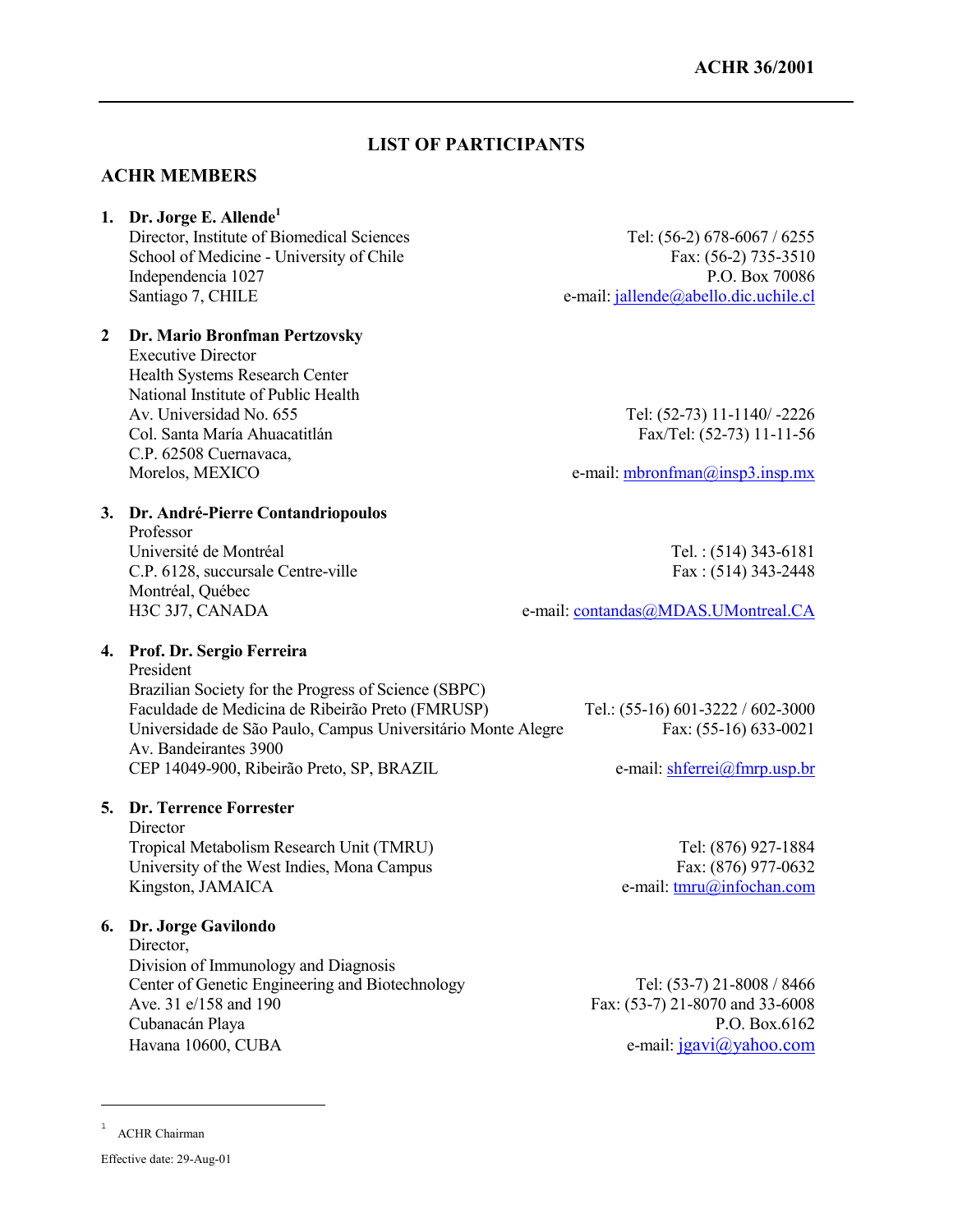## **7. Dr. Ichiro Kawachi** Director, Harvard Center for Society and Health Harvard School of Public Health Tel: (617) 432-0235 / 2123 Department of Health and Social Behavior Fax: (617) 432-3123 677 Huntington Avenue Boston, MA 02115-6096 correo electrónico: Ichiro.Kawachi@channing.harvard.edu **8. Dr. Edgar Kestler** Director, Center for Epidemiological Research in Reproductive Health (CIESAR) Tel.: (502) 230-1494/221-2391 Hospital General "San Juan de Dios" Fax: (502) 221-2392 1a. Avenida 10-50, Zona 1, S-013 01001 Guatemala, GUATEMALA e-mail: ciesar@ns.concyt.gob.gt **9. Dr. Miguel Laufer** Venezuelan Institute of Scientific Research (IVIC) Neurophysiology Laboratory Tel: (58-2) 504-1453 Km. 11, Carretera Panamericana Fax: (58-2) 504-1093 P. O. Box 21.827 Caracas 1020-A, VENEZUELA e-mail: mlaufer@cbb.ivic.ve **10. Dr. Nancy Milio** Professor of Nursing and of Health Policy and Administration School of Public Health Tel: (919) 966-4249 The University of North Carolina Fax: (919) 966-7298 Carrington Hall 7460 Chapel Hill, NC 27599 e-mail: nancy milio@unc.edu **11. Dr. Victor B. Penchaszadeh** Professor of Pediatrics Chief Division of Medical Genetics Tel: (212) 420-4179 Beth Israel Medical Center Fax: (212) 420-3440 First Avenue at  $16<sup>th</sup>$  Street New York, NY 10003 vpenchaszadeh@bethisraelny.org **12. Dr. Ellen K. Silbergeld** Professor and Director Program in Human Health and the Environment Tel: (410) 706-8709 University of Maryland  $-9-34$  MSTF Fax: (410) 706-0727 10 South Pine Street Baltimore, MD 21201-1596 e-mail: ESilbergeld@epi.umaryland.edu *13. Dr. César Gomes Victora<sup>2</sup>* Epidemiology Graduate Program

School of Medicine Tel: (+55-532) 71-2442 Federal University of Pelotas Fax: (+55-532) 71-2645 C.P. 464-96001-970 Pelotas

RS, BRAZIL e-mail:  $\frac{\text{cvictora}(a)\text{nutecent.com.br}}{a}$ 

<u>.</u>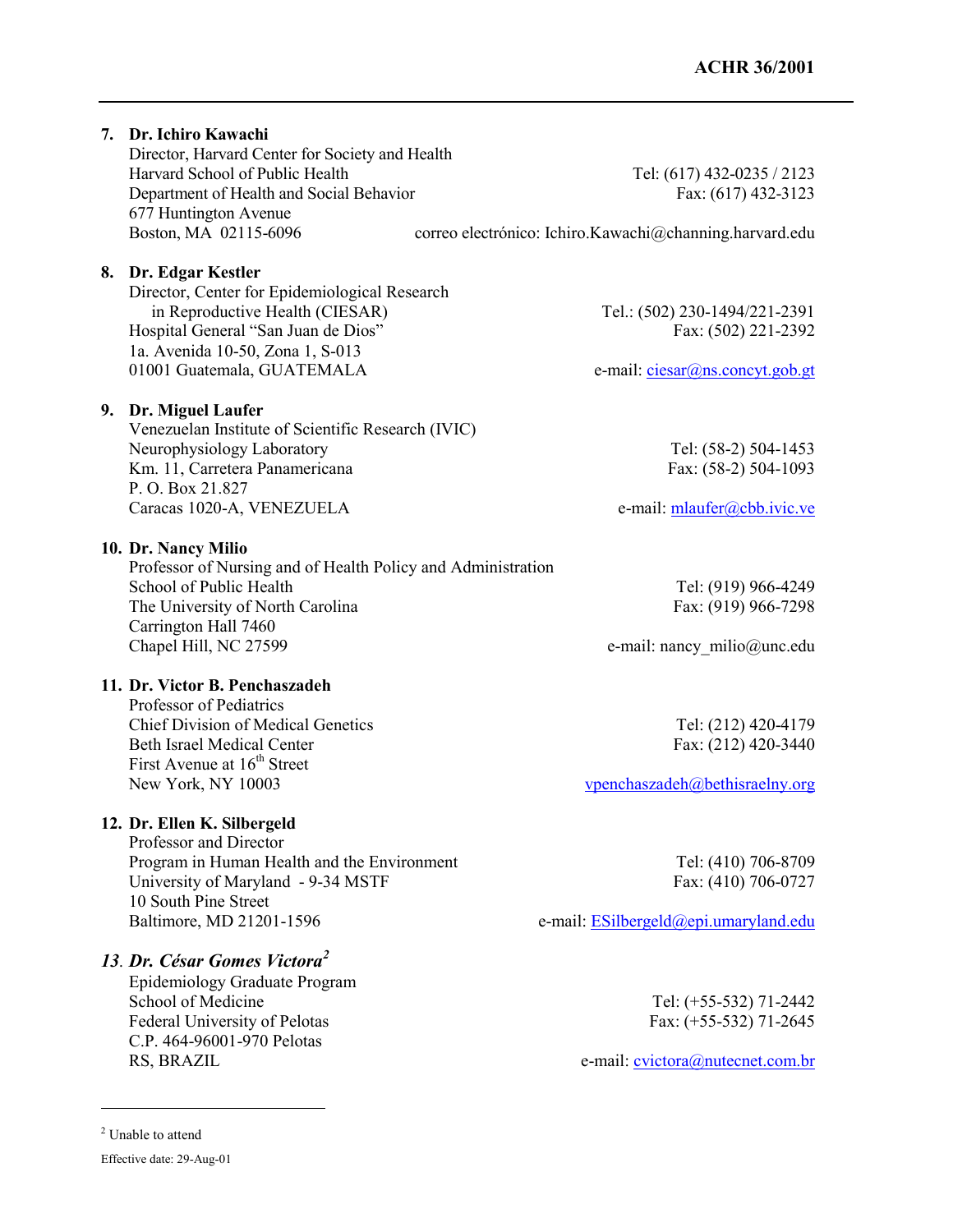## **SPECIAL GUESTS**

## **Dr. Fitzroy Henry**

**Director** Caribbean Food and Nutrition Institute **(**CFNI) Tel. (809) 977-1274 University of the West Indies Fax: (809) 927-2657 P.O. Box 140 - Mona Kingston 7, Jamaica e-mail: henryfit@cfni.paho.org

## **Dr. Tikki E. Pangestu**

Director, EIP/RPC World Health Organization (WHO) Tel. (41-22) 791-2788 20 Avenue Appia Fax: (41-22) 791-0746 1211 Geneva 27, Switzerland e-mail: pangt@who.ch

## **Dr. Luis Salicrup**

Division of International Relations Fogarty International Center Tel. (301) 496-4784 National Institutes of Health (NIH) Fax (301) 480-3414 Bldg. 31, Room B2 C11 Bethesda, MD 20853 e-mail: salicrul@mail.nih.gov

#### **Dr. Rafael Rangel A.3**

Empresas Polar Tel. (58-212) 202-3062 Polar Technological Center Fax (58-212) 202-3065 P. O. Box 2331, Los Cortijos de Lourdes 1010-A Caracas, Venezuela rrangel@empresas-polar.com

1

<sup>3</sup> Unable to attend.

Effective date: 29-Aug-01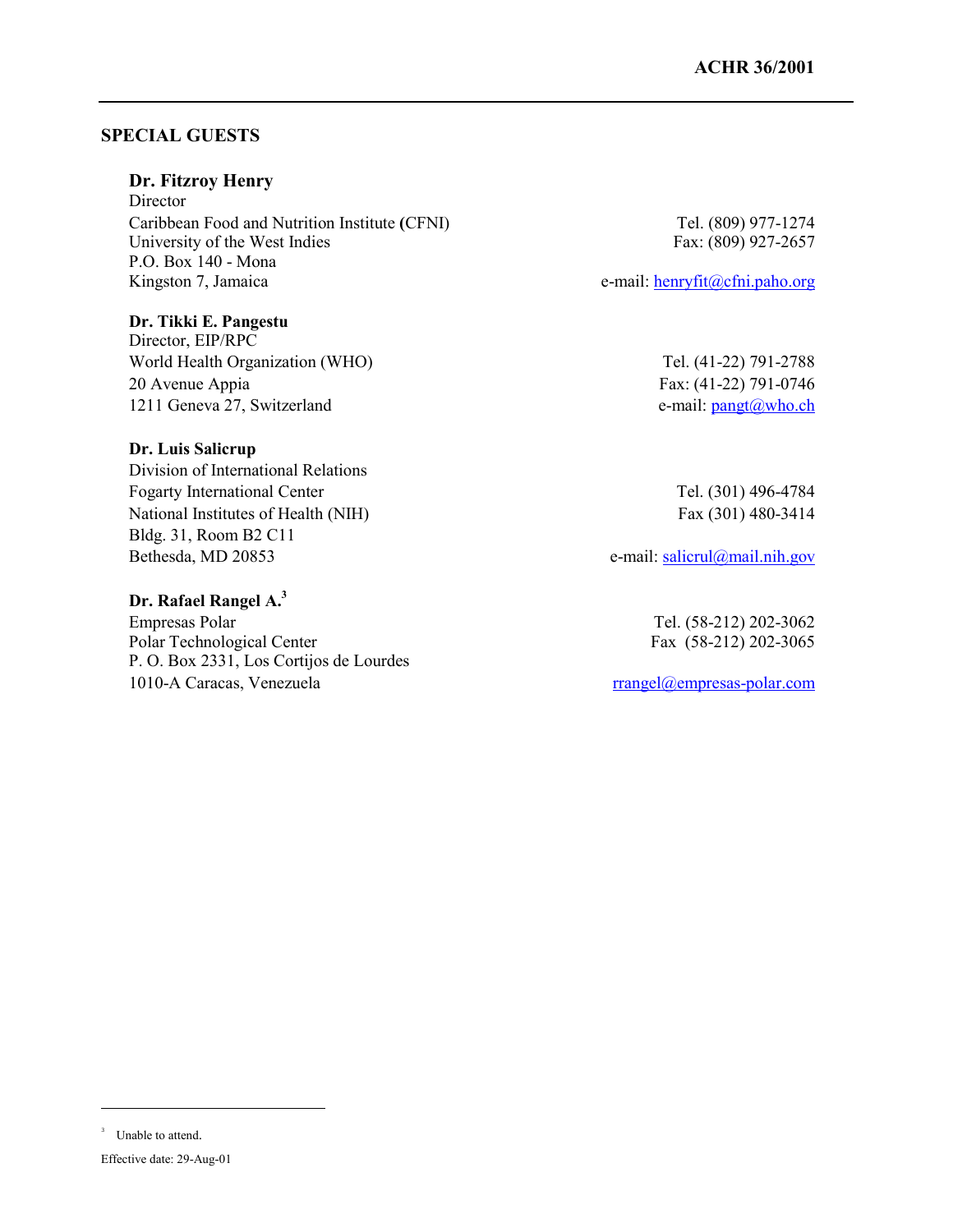#### **PAN AMERICAN HEALTH ORGANIZATION (PAHO)**

**Dr. Caridad Borras** Tel: (202) 974-3222 Coordinator Fax: (202) 974-3610 Essential Drugs and Technology (HSP/HSE) e-mail:borrasca@paho.org

**Dr. Juan Antonio Casas** Tel: (202) 974-3210 Division Director Fax: (202) 974-3652 Health and Human Development (HDP) e-mail: casasjua@paho.org

**Dr. Norberto Dachs** Tel: (202) 974-3228 Regional Advisor in Statistics Fax: (202) 974-3675 Division of Health and Human Development (HDP/HDD) e-mail: dachsnor@paho.org

**Dr. Rebeca de los Rios** Tel: (202) 974-3132 Regional Advisor in Public Health Research Fax: (202) 974-3680 Division of Health and Human Development (HDP/HDR) e-mail: delosrir@paho.org

**Dr. Yun Jen** Tel: (202) 974-3495 Research Intern Fax: (202) 974-3680 Division of Health and Human Development (HDP/HDR) e-mail: jenyun01@paho.org

**Dr. Daniel Lopez Acuña** Tel: (202) 974-3221 Director Fax: (202) 974-3613 Health Systems and Services Development (HSP) e-mail: lopezdan@paho.org

**Dr. Ulysses Panisset** Tel: (202) 974-3586 Regional Advisor in Science & Technology Fax: (202) 974-3680 Division of Health and Human Development (HDP/HDR) e-mail: panisseu@paho.org

**Dr. Martha Pelaez** Tel: (202) 974-3250 Regional Advisor in Health for the Elderly (HPP/HPF) Fax: (202) 974-3694 Division of Health Promotion and Protection e-mail: pelaezma@paho.org

**Dr. Alberto Pellegrini Filho<sup>4</sup>** Tel: (202) 974-3135 Coordinator, Research Coordination Program Fax: (202) 974-3680 Division of Health and Human Development (HDP/HDR) e-mail: pellegri@paho.org

**Dr. George A. O. Alleyne** Tel: (202) 974 -3408 Director e-mail: alleyned@paho.org

<u>.</u>

<sup>4</sup> ACHR Secretary (PAHO/WHO)